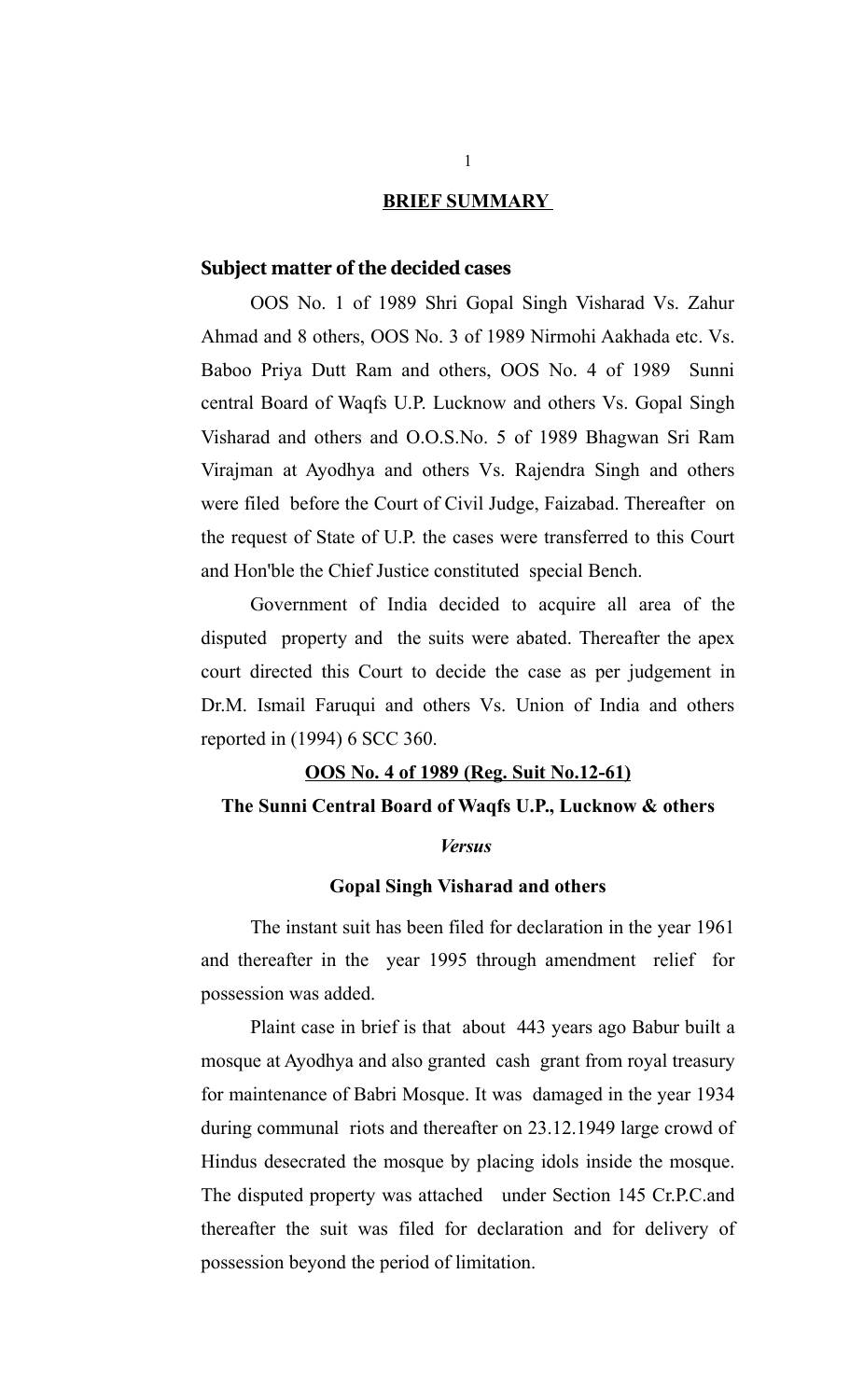On behalf of the defendants separate written statements were filed alleging that structure is not a mosque and it was constructed after demolishing the temple against the tenets of Islam. The A.S.I. report was obtained which proved the earlier construction of religious nature.

On the basis of the report of the Archeological Survey of India massive structure of religious nature is required to be maintained as national monument under the Ancient Monument Archeological Site and Remains Act, 1958. The Apex Court in **Rajiv Mankotia Vs. Secretary to the President of India and others, AIR 1997 Supreme Court page 2766 at para 21** directed the Government of India to maintain such national monuments. Thus, it is mandatory on the part of the Central Government to comply with the provisions of Act No. 24 of 1958 and ensure to maintain the dignity and cultural heritage of this country .

On behalf of some of the defendants, it was alleged that not only in the outer courtyard but also in the inner courtyard people used to worship the birth place of deity and it is being worshipped from times immemorial. The Court dismissed the suit. Issue wise finding is as under;

## **O.O.S. No. 4 of 1989**

## **Issues No. 1 and 1(a)**

- 1. Whether the building in question described as mosque in the sketch map attached to the plaint (hereinafter referred to as the building) was a mosque as claimed by the plaintiffs? If the answer is in the affirmative?
- 1(a) When was it built and by whom-whether by Babar as alleged by the plaintiffs or by Meer Baqi as alleged by defendant No. 13?

#### **Decided in favour of defendants and against the plaintiffs.**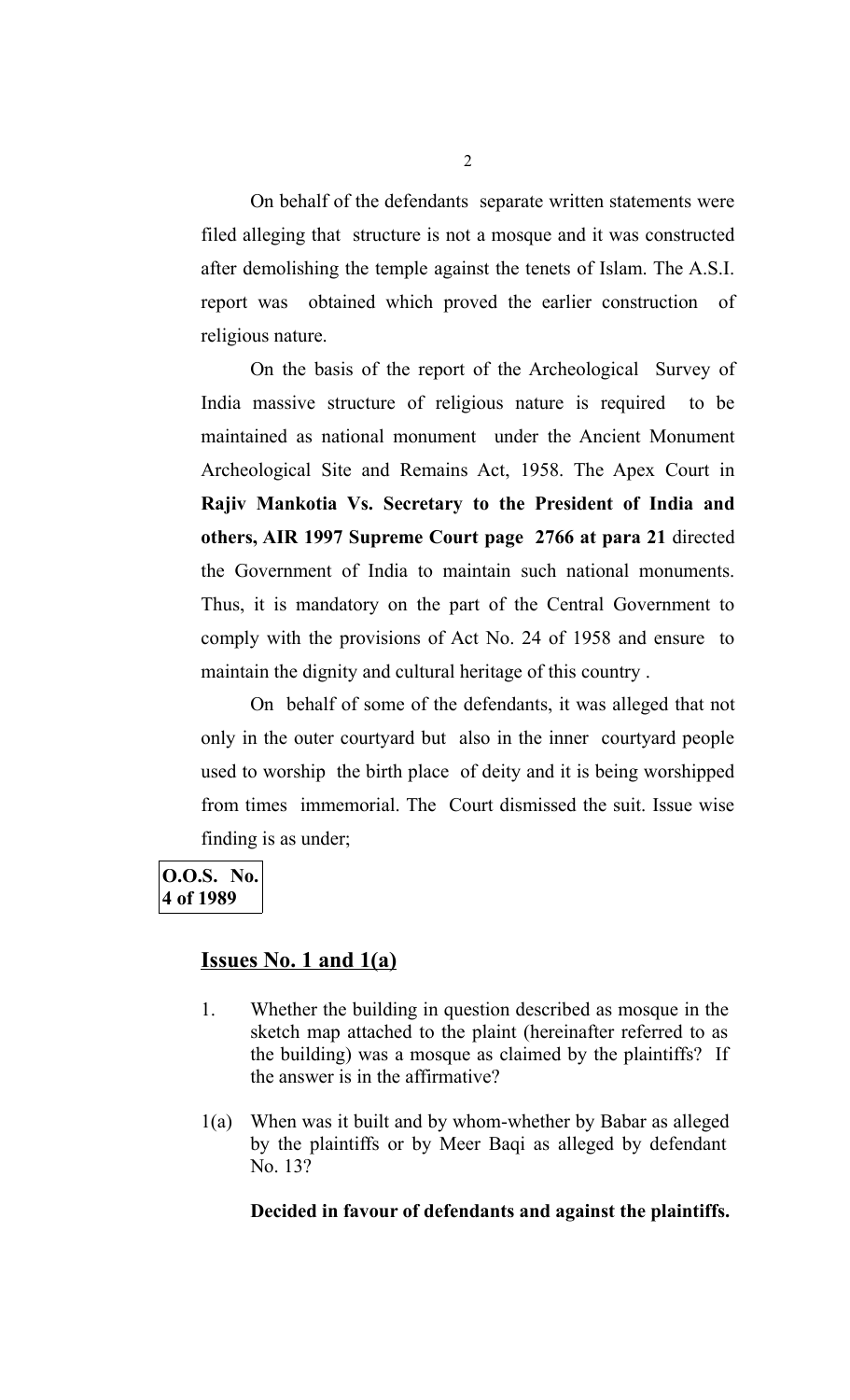## **Issues No. 1(b)**

1(b) Whether the building had been constructed on the site of an alleged Hindu temple after demolishing the same as alleged by defendant No. 13? If so, its effect?

## **Decided in favour of defendants and against the plaintiffs on the basis of A.S.I. Report.**

1(A). Whether the land adjoining the building on the east, north and south sides, denoted by letters EFGH on the sketch map, was an ancient graveyard and mosque as alleged in para 2 of the plaint? If so, its effect?

## **Deleted vide courts order dated 23.2.96.**

## **Issues No. 1(B)a**

1-B(a). Whether the building existed at Nazul plot no. 583 of the Khasra of the year 1931 of Mohalla Kot Ram Chandra known as Ram Kot, city Ahodhya (Nazul estate of Ayodhya ? If so its effect thereon)"

#### **Property existed on Nazul Plot No. 583 belonging to Government.**

## **Issues No. 1(B)(b)**

1B(b).Whether the building stood dedicated to almighty God as alleged by the plaintiffs? **Decided against the plaintiffs.** 

## **Issues No. 1(B)(c)**

1-B (c ).Whether the building had been used by the members of the Muslim community for offering prayers from times immemorial ? If so, its effect?

#### **Decided against the plaintiffs.**

## **Issues No. 1(B)(d)**

1-B(d).Whether the alleged graveyard has been used by the members of Muslim community for burying the dead bodies of the members of the Muslim community? If so, its effect?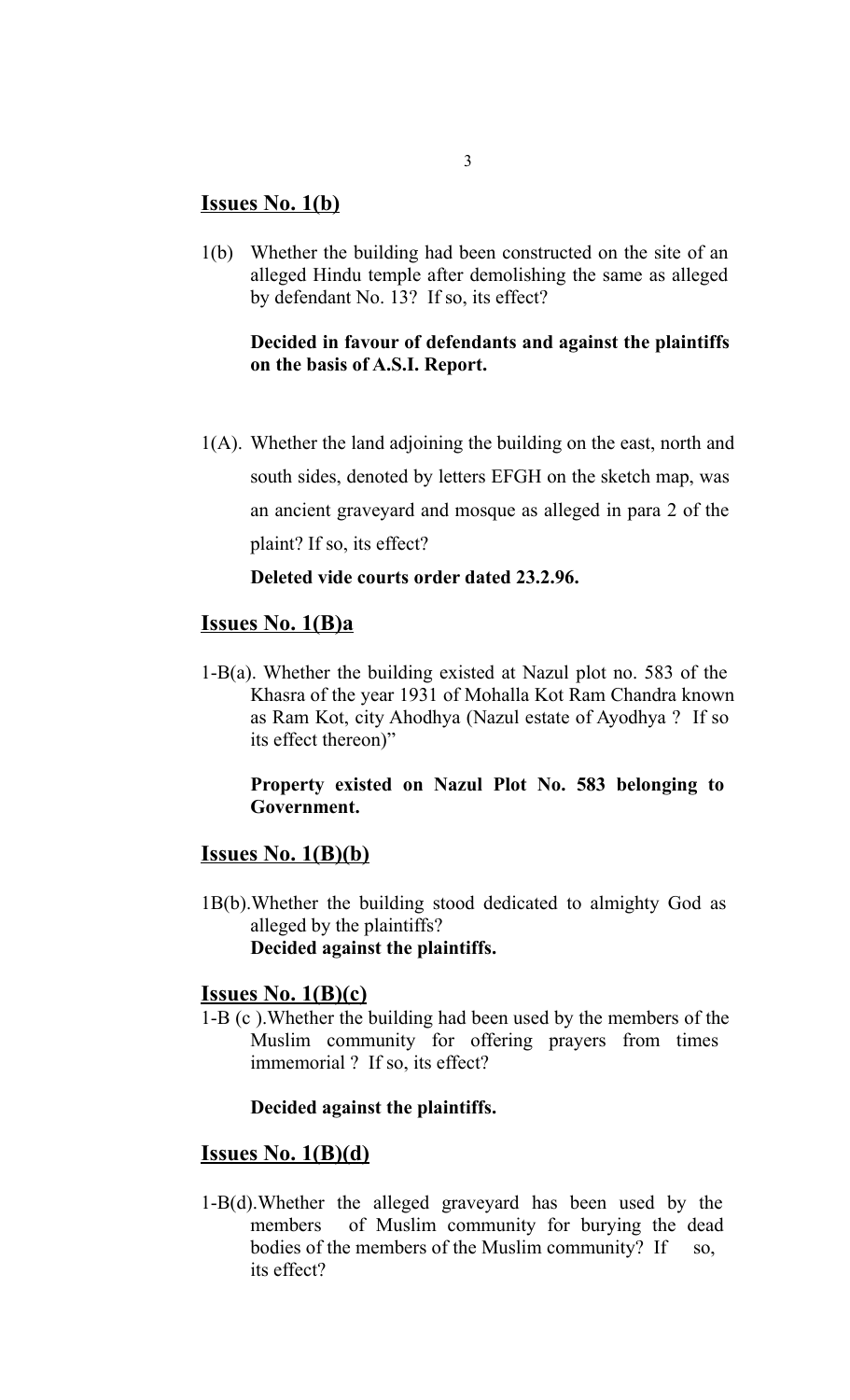## **Issue 1 B (d) deleted vide court order dated 23.2.96.**

# **Issues No. 2, 4, 10, 15 & 28**

- 2. Whether the plaintiffs were in possession of the property in suit upto 1949 and were dispossessed from the same in 1949 as alleged in the plaint?
- 4. Whether the Hindus in general and the devotees of Bhagwan Sri Ram in particular have perfected right of prayers at the site by adverse and continuous possession as of right for more than the statutory period of time by way of prescription as alleged by the defendants?
- 10. Whether the plaintiffs have perfected their rights by adverse possession as alleged in the plaint?
- 15. Have the Muslims been in possession of the property in suit from 1528 A.D. Continuously, openly and to the knowledge of the defendants and Hindus in general? If so, its effect?
- 28. "Whether the defendant No. 3 has ever been in possession of the disputed site and the plaintiffs were never in its possession?"

## **These issues are decided against the plaintiffs.**

## **Issues No. 3**

3. Is the suit within time?

## **Decided against the plaintiffs and in favour of defendants.**

# **Issues No. 5(a)**

5(a) Are the defendants estopped from challenging the character of property in suit as a waqf under the administration of plaintiff No. 1 in view of the provision of 5(3) of U.P. Act 13 of 1936?

## **(This issue has already been decided in the negative vide order dated 21.4.1966 by the learned Civil Judge).**

# **Issues No. 5(b)**

5(b). Has the said Act no application to the right of Hindus in general and defendants in particular, to the right of their worship?

## **Decided against the plaintiffs and in favour of defendants.**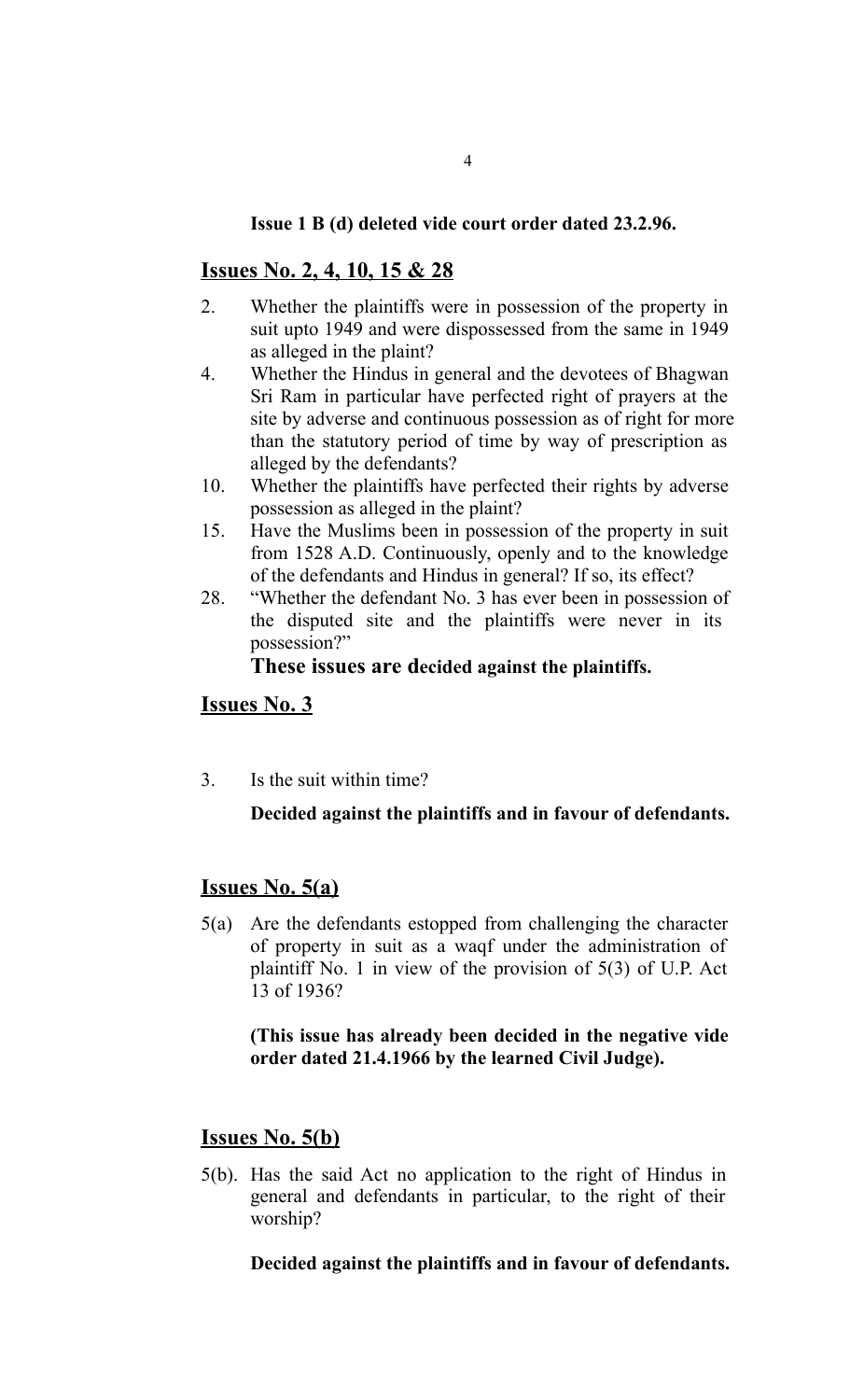# **Issues No. 5(c)**

5(c). Were the proceedings under the said Act conclusive? **(This issue has already been decided in the negative vide order dated 21.4.1966 by the learned Civil Judge.)**

# **Issues No. 5(d)**

5(d). Are the said provision of Act XIII of 1936 ultra-vires as alleged in written statement? **(This issue was not pressed by counsel for the defendants, hence not answered by the learned Civil Judge, vide his order dated 21.4.1966).**

# **Issues No. 5(e) and 5(f)**

- 5(e). Whether in view of the findings recorded by the learned Civil Judge on 21.4.1966 on issue no. 17 to the effect that, "No valid notification under section 5(1) of the Muslim Waqf Act (No. XIII of 1936) was ever made in respect of the property in dispute", the plaintiff Sunni Central Board of Waqf has no right to maintain the present suit?
- 5(f). Whether in view of the aforesaid finding, the suit is barred on accunt of lack of jurisdiction and limitation as it was filed after the commencement of the U.P. Muslim Waqf Act, 1960?

## **Both these issues are decided against the Plaintiffs.**

## **Issue No. 6**

6. Whether the present suit is a representative suit, plaintiffs representing the interest of the Muslims and defendants representing the interest of the Hindus?

## **Decided in favour of plaintiffs and against the defendants.**

## **Issue No. 7(a)**

7(a). Whether Mahant Raghubar Dass, plaintiff of Suit No. 61/280 of 1885 had sued on behalf of Janma-Sthan and whole body of persons interested in Janma-Sthan?

## **Decided against the plaintiffs and in favour of the defendants.**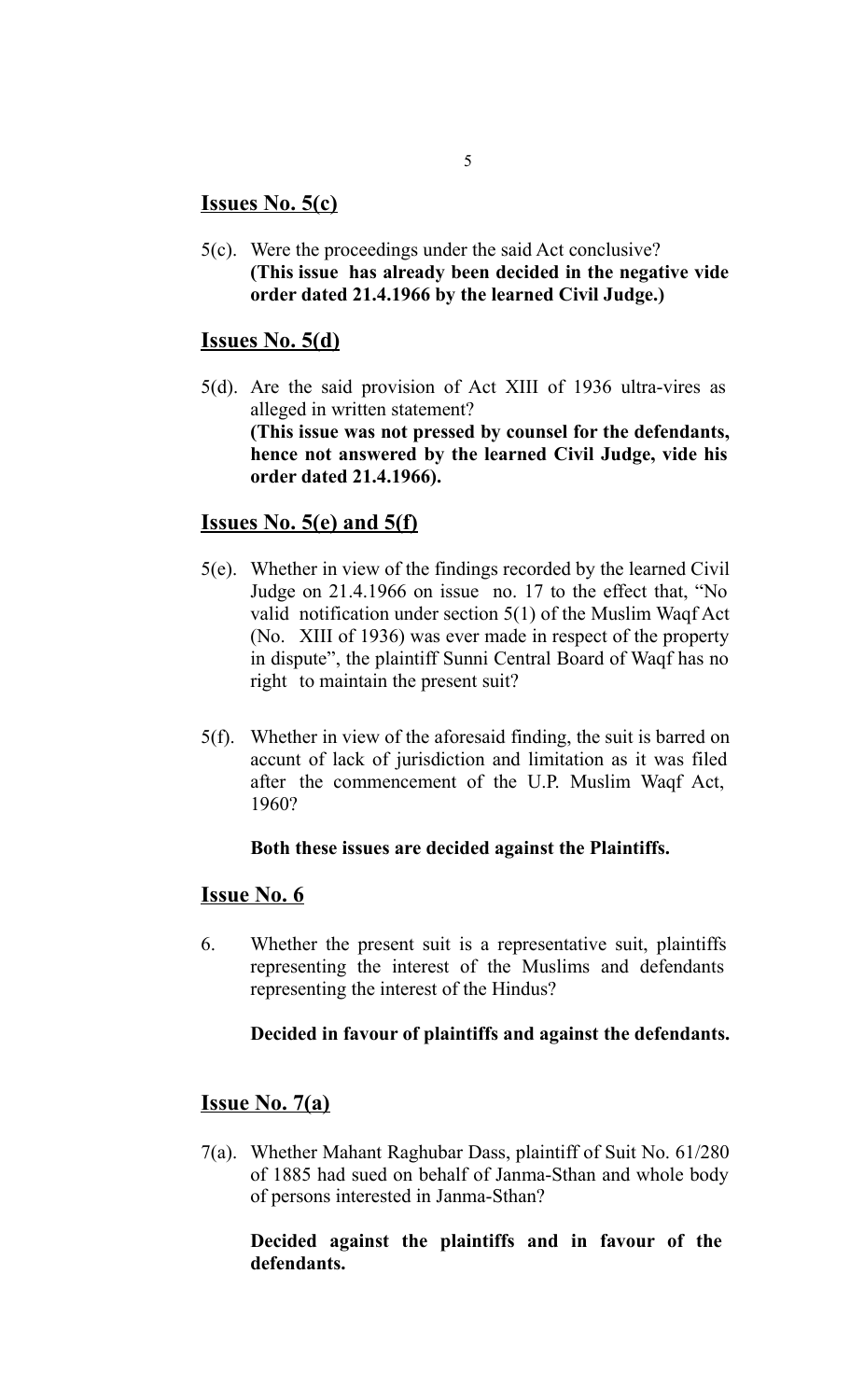## **Issue No. 7(b)**

7(b). Whether Mohammad Asghar was the Mutwalli of alleged Babri Masjid and did he contest the suit for and on behalf of any such mosque?

## **Decided against the plaintiffs and in favour of the defendants.**

## **Issue No. 7(c)**

7(c). Whether in view of the judgment in the said suit, the members of the Hindu community, including the contesting defendants, are estopped from denying the title of the Muslim community, including the plaintiffs of the present suit, to the property in dispute? If so, its effect? **Decided against the plaintiffs.**

## **Issue No. 7(d)**

7(d). Whether in the aforesaid suit, title of the Muslims to the property in dispute or any portion thereof was admitted by plaintiff of that suit? If so, its effect? **Decided against the plaintiffs.**

## **Issue No. 8**

8. Does the judgment of Case No. 6/281 of 1881, Mahant Raghubar Dass Vs. Secretary of State and others, operate as res judicate against the defendants in suit? **Decided against the plaintiffs and this judgment will not operate as resjudicata against the defendants in suit.** 

## **Issue No.9**

9. Whether the plaintiffs served valid notices under Sec. 80 C.P.C. **(Deleted vide order dated May 22/25, 1990).**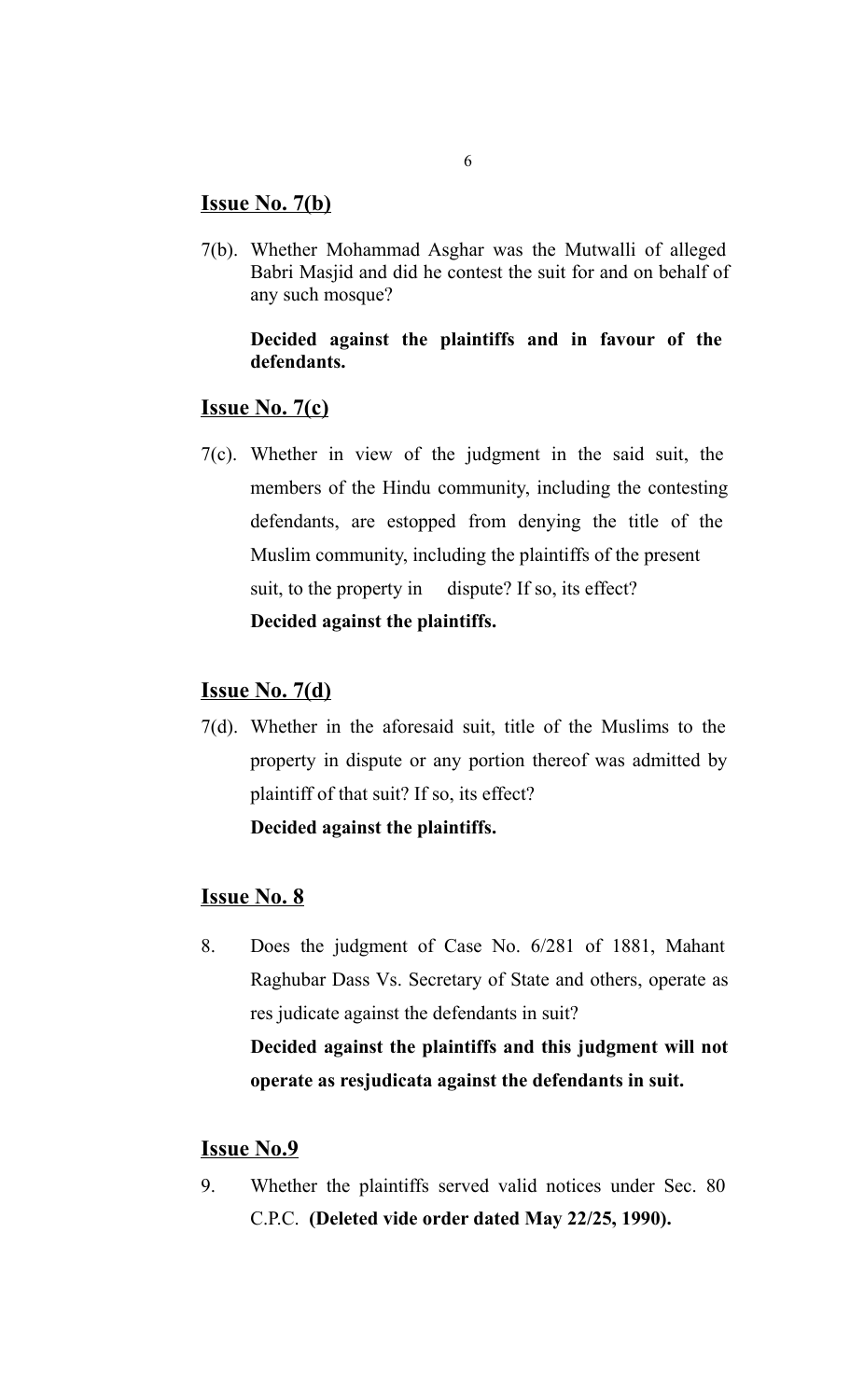## **Issues No.11, 13, 14, 19(a) & 19(c)**

- 11. Is the property in suit the site of Janam Bhumi of Sri Ram Chandraji?
- **13.** Whether the Hindus in general and defendants in particular had the right to worship the Charans and 'Sita Rasoi' and other idols and other objects of worship, if any, existing in or upon the property in suit?
- 14. Have the Hindus been worshipping the place in dispute as Sri Ram Janam Bhumi or Janam Asthan and have been visiting it as a sacred place of pilgrimage as of right since times immemorial? If so, its effect?
- 19(a). Whether even after construction of the building in suit deities of Bhagwan Sri Ram Virajman and the Asthan Sri Ram Janam Bhumi continued to exist on the property in suit as alleged on behalf of defendant No. 13 and the said places continued to be visisted by devotees for purposes of worship? If so, whether the property in dispute continued to vest in the said deities?
- 19(c). Whether any portion of the property in suit was used as a place of worship by the Hindus immediately prior to the construction of the building in question? If the finding is in the affirmative, whether no mosque could come into existence in view of the Islamic tenets, at the place in dispute?

## **Decided against the plaintiffs.**

#### **Issue No.12**

12. Whether idols and objects of worship were placed inside the building in the night intervening  $22<sup>nd</sup>$  and  $23<sup>rd</sup>$  December, 1949 as alleged in paragraph 11 of the plaint or they have been in existence there since before? In either case, effect? **Idols were installed in the building in the intervening night of 22/23rd December, 1949.**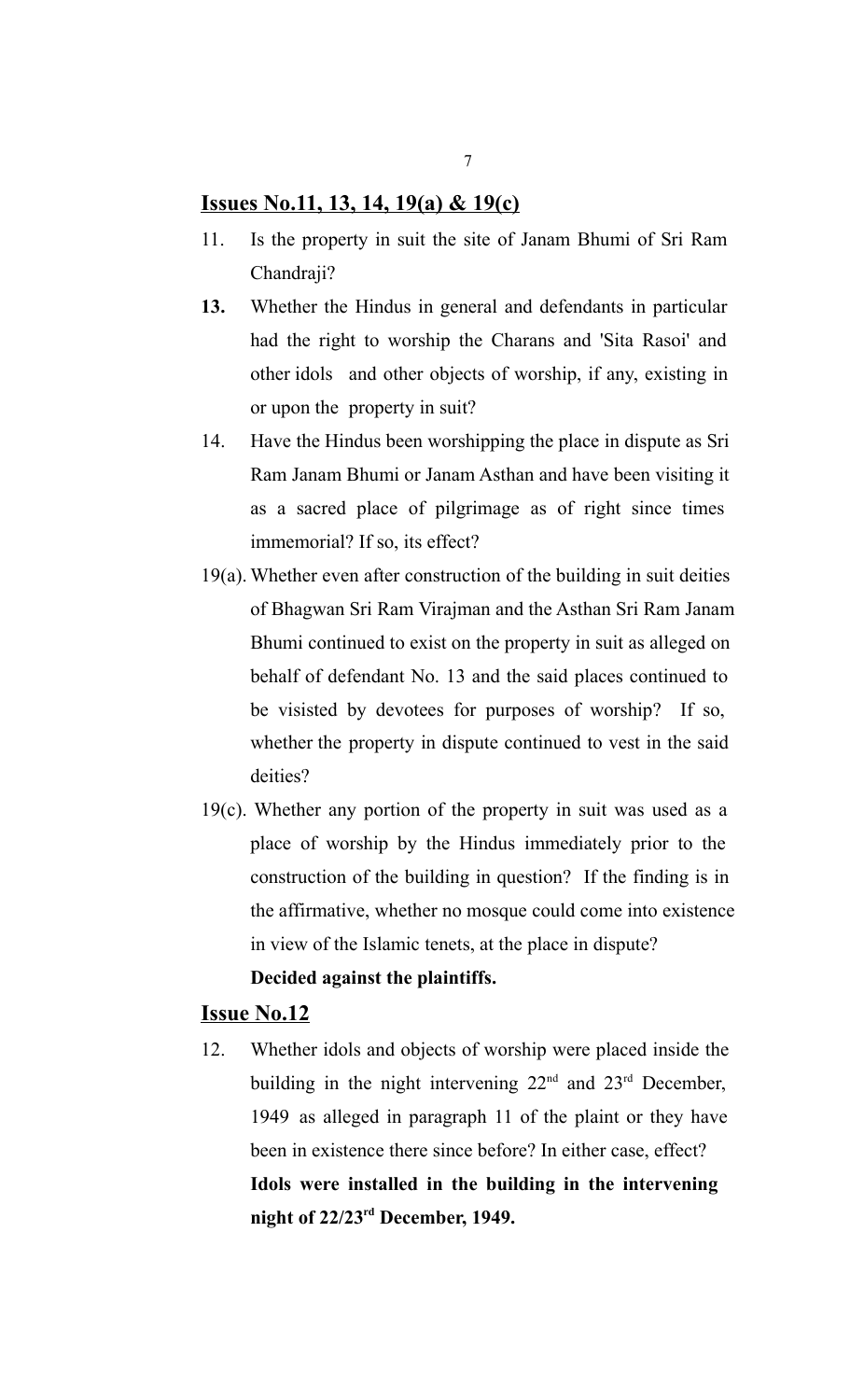## **Issue No.17**

17. Whether a valid notification under Section 5(1) of the U.P. Muslim Waqf Act No. XIII of 1936 relating to the property in suit was ever done? If so, its effect? (**This issue has already been decided by the learned Civil Judge by order dated 21.4.1966).** 

## **Issue No.18**

18. What is the effect of the judgdment of their lordships of the Supreme Court in Gulam Abbas and others Vs. State of U.P. and others, A.I.R. 1981 Supreme Court 2198 on the finding of the learned Civil Judge recorded on  $21<sup>st</sup>$  April, 1966 on issue no. 17?

**Decided against the plaintiffs and in favour of defendants.**

## **Issue No.19(b)**

19(b). Whether the building was land-locked and cannot be reached except by passing through places of Hindu worship? If so, its effect?

**Decided against the plaintiffs and in favour of the defendants.**

## **Issue No.19(d)**

19(d). Whether the building in question could not be a mosque under the Islamic Law in view of the admitted position that it did not have minarets?

**Decided against the plaintiffs and in favour of the defendants.**

## **Issue No. 19(e)**

19(e). Whether the building in question could not legally be a mosque as on plaintiffs own showing it was surrounded by a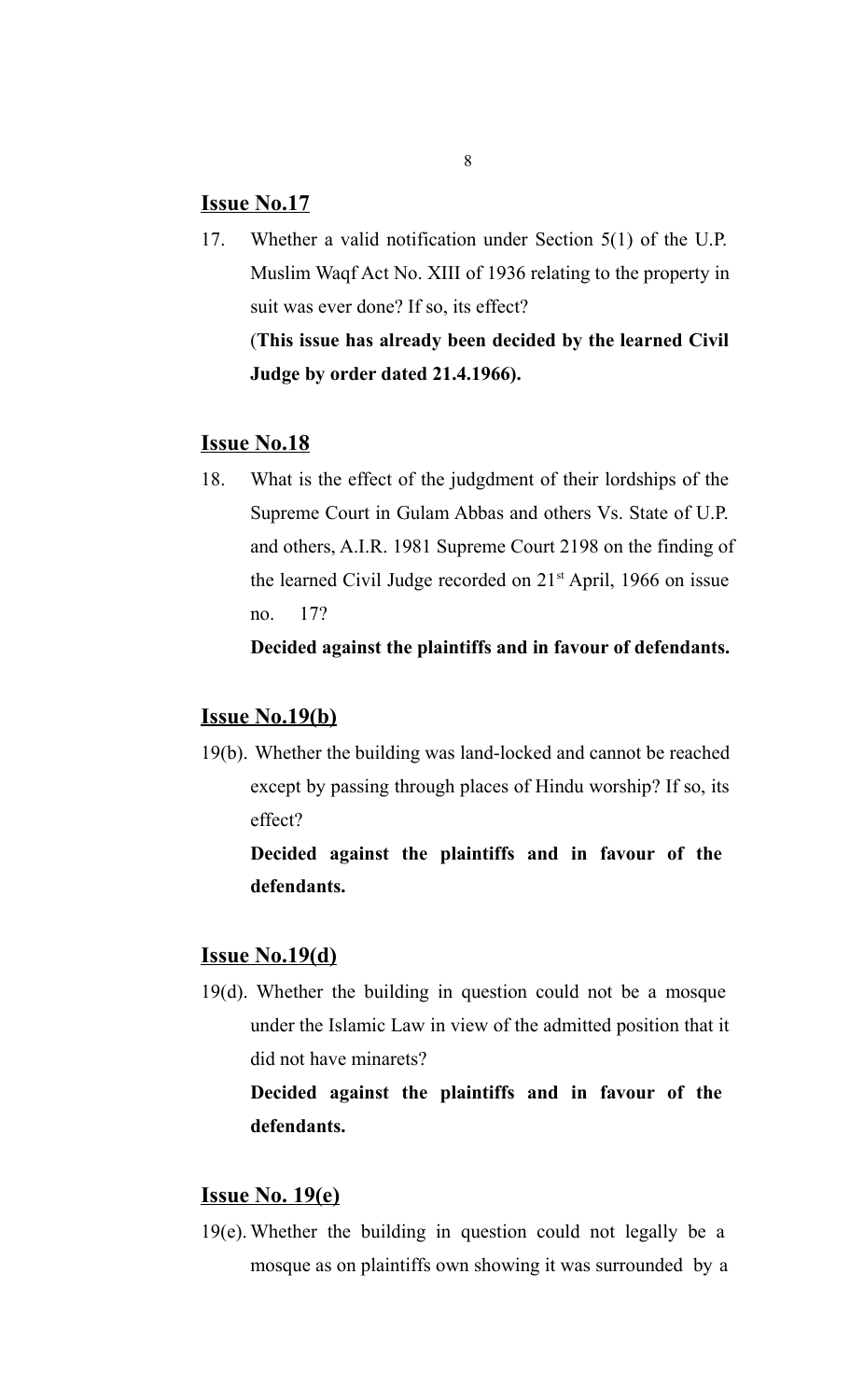graveyard on three sides.

#### **Decided against the plaintiffs.**

## **Issues No.19(F)**

19(F).Whether the pillars inside and outside the building in question contain images of Hindu Gods and Goddesses? If the finding is in the affirmative, whether on that account the building in question cannot have the character of Mosque under the tenets of Islam?

**Decided against the plaintiffs and in favour of the defendants.**

## **Issue No.20(a)**

20(a). Whether the Waqf in question cannot be a Sunni Waqf as the building was not allegedly constructed by a Sunni Mohammedan but was allegedly constructed by Meer Baqi who was allegedly a Shia Muslim and the alleged Mutwalis were allegedly Shia Mohammedans? If so, its effect? **Decided against the plaintiffs.**

## **Issue No.20(b)**

20(b). Whether there was a Mutwalli of the alleged Waqf and whether the alleged Mutwalli not having joined in the suit, the suit is not maintainable so far as it relates to relief for possession?

**Suit is not maintainable and the issue is decided in favour of the defendants.**

## **Issue No.21**

21. Whether the suit is bad for non-joinder of alleged deities? **Decided against the plaintiffs and in favour of the defendants.**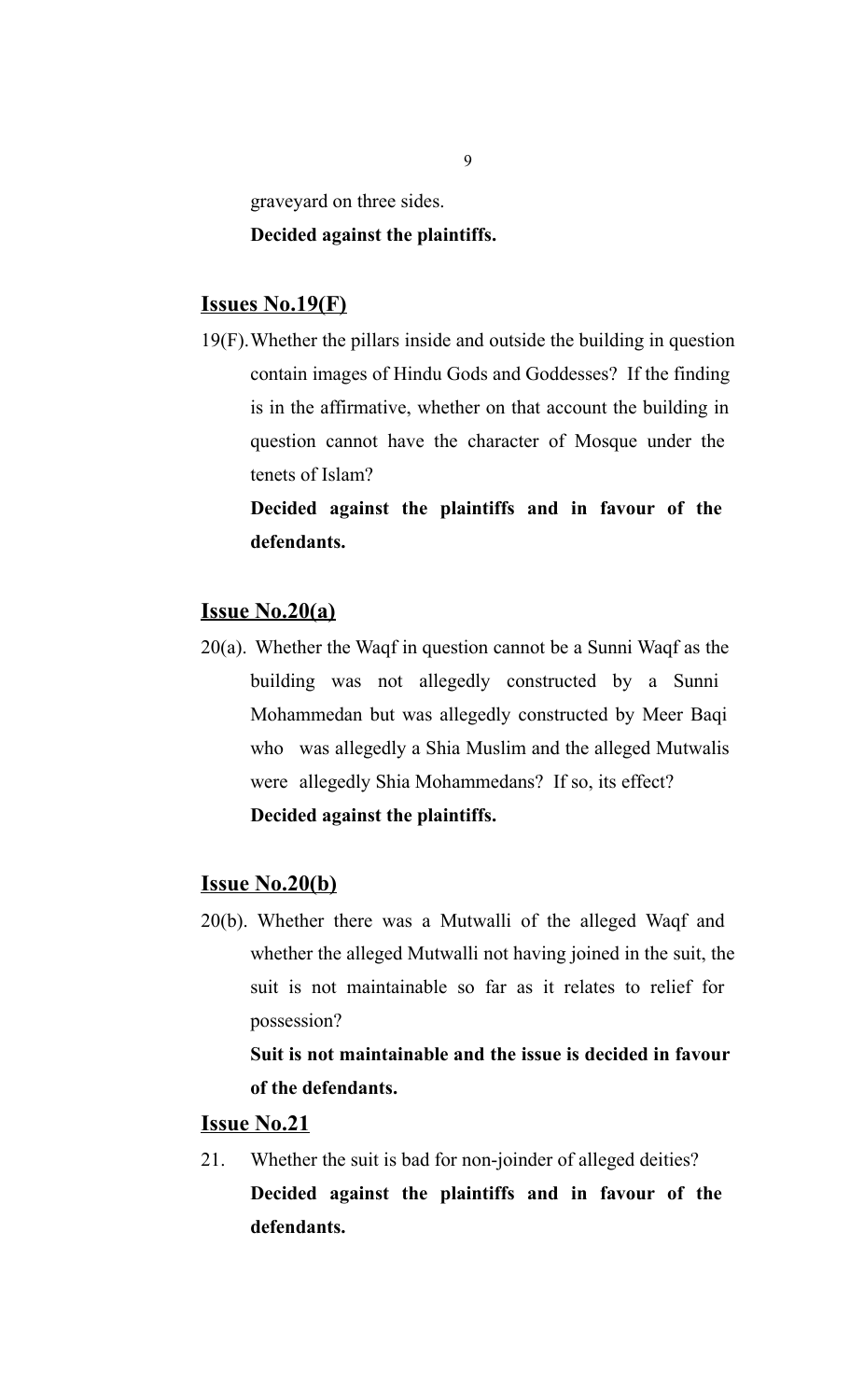## **Issues No. 23 & 24**

- 23. If the wakf Board is an instrumentality of state? If so, whether the said Board can file a suit against the state itself?
- 24. If the wakf Board is state under Article 12 of the constitution? If so, the said Board being the state can file any suit in representative capacity sponsering the case of particular community and against the interest of another community)".

# **Issues are decided against the plaintiffs and the suit is not maintainable.**

# **Issues No. 25 & 26**

- 25. "Whether demolition of the disputed structure as claimed by the plaintiff, it can still be called a mosque and if not whether the claim of the plaintiffs is liable to be dismissed as no longer maintainable?"
- 26. "Whether Muslims can use the open site as mosque to offer prayer when structure which stood thereon has been demolished?"

# **Decided against the plaintiffs and in favour of the defendants.**

#### **Issue No. 27**

27. "Whether the outer court yard contained Ram Chabutra, Bhandar and Sita Rasoi? If so whether they were also demolished on 6.12.1992 along with the main temple?"

## **Yes, issue is decided in positive.**

## **Issue No.16 & 22**

- 16. To what relief, if any, are the plaintiffs or any of them, entitled?
- 22. Whether the suit is liable to be dismissed with special costs? **Plaintiffs are not entitled for any relief. The suit is dismissed with easy costs.**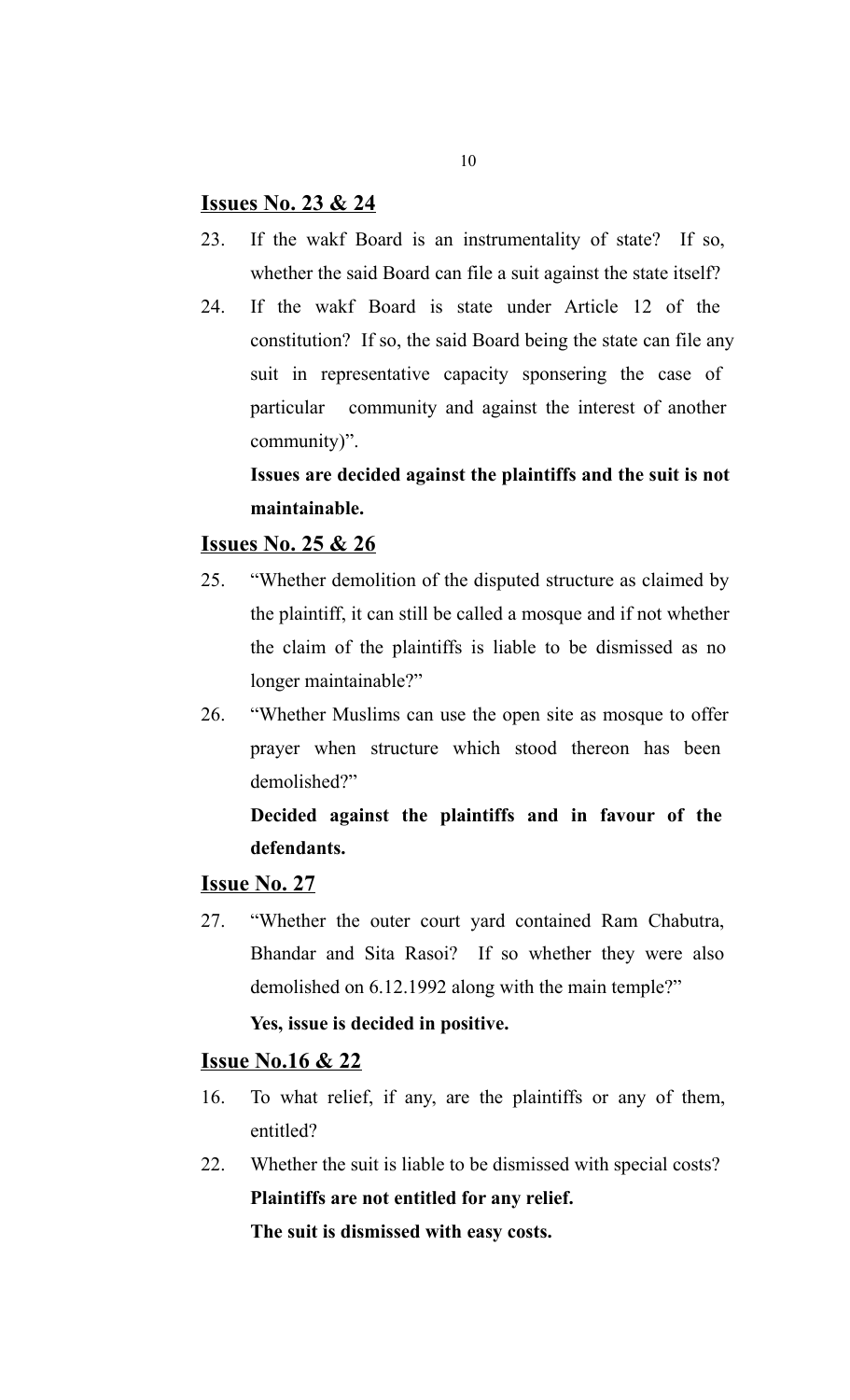# **O.O.S No. 1 of 1989 (R.S.No.2-50) Sri Gopal Singh Visharad Vs. Zahoor Ahmad and others**

The instant suit has been filed on the assertion that the father of the plaintiff on 14.1.1950 was not allowed to touch the deity. Accordingly the injunction has been sought on behalf of the defendants including the State Government to not disallow the plaintiff to touch the deity.

State Government opposed the claim and stated that in order to control the crowd reasonable restrictions were imposed.

The suit was dismissed for the reasons (i) no valid notice was given, ( ii) the plaintiff has no legal character and (iii) the State Government can impose reasonable restrictions in public interest to control the crowd and to enable every body to have the Darshan of the deity.

Finding of the court issue wise is as follows;

## **O.O.S. No. 1 of 1989**

## **Issues No. 1, 2 and 6**

- **1**. Is the property in suit the site of Janam Bhumi of Shri Ram Chandra Ji?
- 2. Are there any idols of Bhagwan Ram Chandra Ji and are His Charan Paduka' situated in the site in suit.?
- 6. Is the property in suit a mosque constructed by Shansha Babar commonly known as Babri mosque, in 1528A.D.?

**Connected with issues No.** 1(a), 1(b), 1-B (b), 19-d, 19-e and 19-f of the Original Suit No. 4 of 1989, wherein these issues have been **decided in favour of defendants and against the Sunni Central Waqf Board, U.P.**

## **Issues No. 3, 4 & 7**

3. Has the plaintiff any right to worship the 'Charan Paduka' and the idols situated in the place in suit.?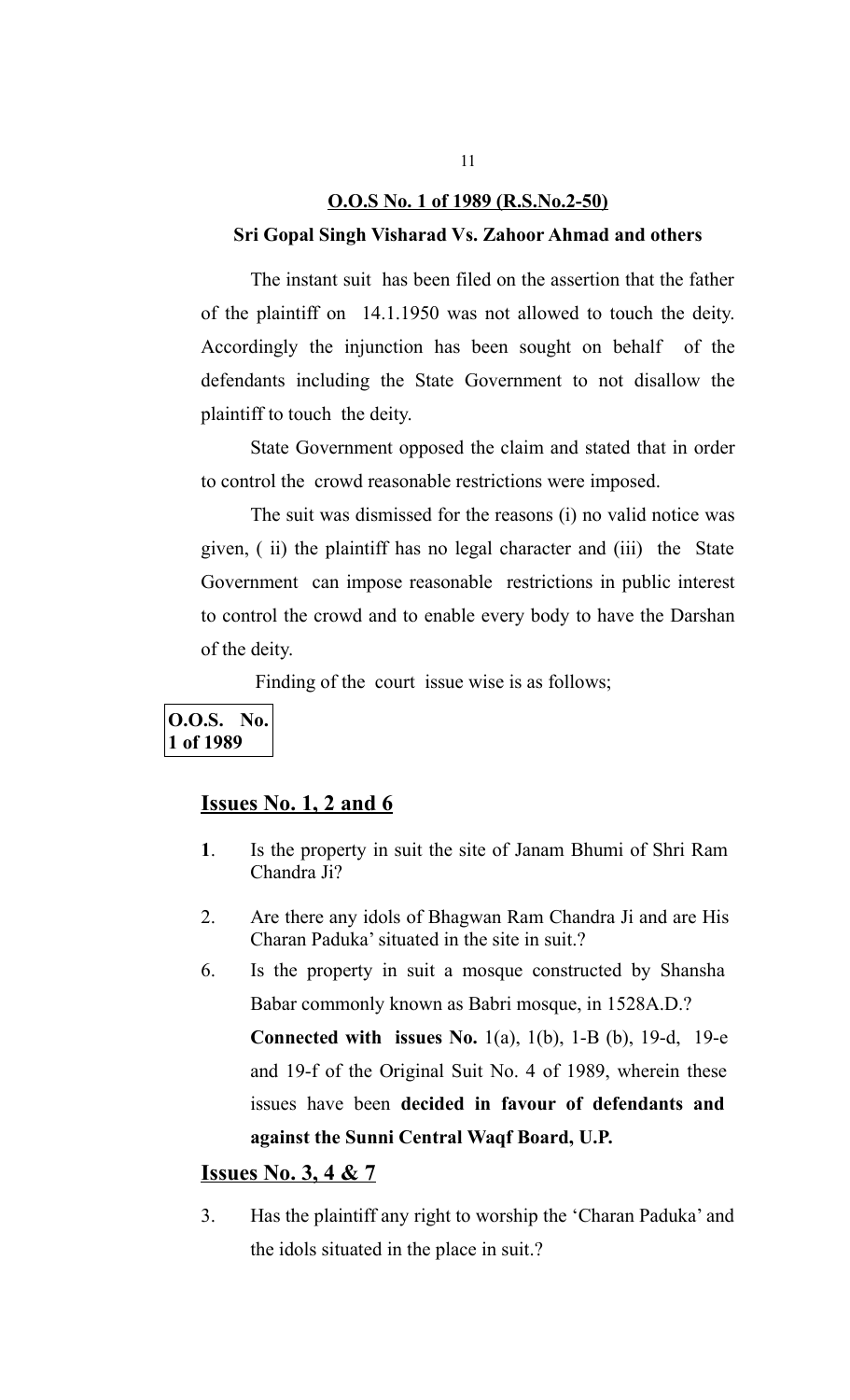- 4. Has the plaintiff the right to have Darshan of the place in suit.?
- 7. Have the Muslims been in possession of the property in suit from 1528A.D.?

**Connected with Issues No.** 1-B(c), 2, 4, 10, 11, 12, 13, 14, 15,19-a, 19-b, 19-c, 27 and 28 of Original Suit No. 4 of 1989, wherein these issues have been **decided in favour of defendants and against the plaintiffs.**

#### **Issues No. 9, 9(a), 9(b) & 9(c)**

- 9. Is the suit barred by provision of section (5) (3) of the Muslim Waqfs Act (U.P. Act 13 of 1936);?
- (a) Has the said act no application to the right of Hindus in general and plaintiff of the present suit, in particular to his right of worship.?
- (b) Were the proceedings under the said act referred to in written statement para 15 collusive? If so, its effect?
- (c) Are the said provisions of the U.P. Act 13 of 1936 ulta-vires for reasons given in the statement of plaintiff's counsel dated 9.3.62 recorded on paper No.454-A-?

 **Connected with Issues No.** 5-a, 5-b, 5-c, 5-d, 5-e, 5-f, 7-b,

17(**issue no.17 of O.O.S. No.4 of 1989 has already been** 

**decided by the Civil Judge, Faizabad**) 18, 20-a, 20-b, 23,

24, 25 and 26 of Original Suit No. 4 of 1989, wherein these

issues have been **decided in favour of defendants and against the plaintiffs.**

## **Issues No. 5(a) & 5(b)**

- 5(a) Was the property in suit involved in original suit no.61/280 of 1885 in the court of sub-judge, Faizabad Raghubar Das Mahant Vs. Secretary of State for India & others.?
- 5(b) Was it decided against the plaintiff.?

**Connected with** issue No. 1-B (a) of Original Suit No. 4 of 1989.

**Property existed on Nazul plot No. 583 belonging to Government.**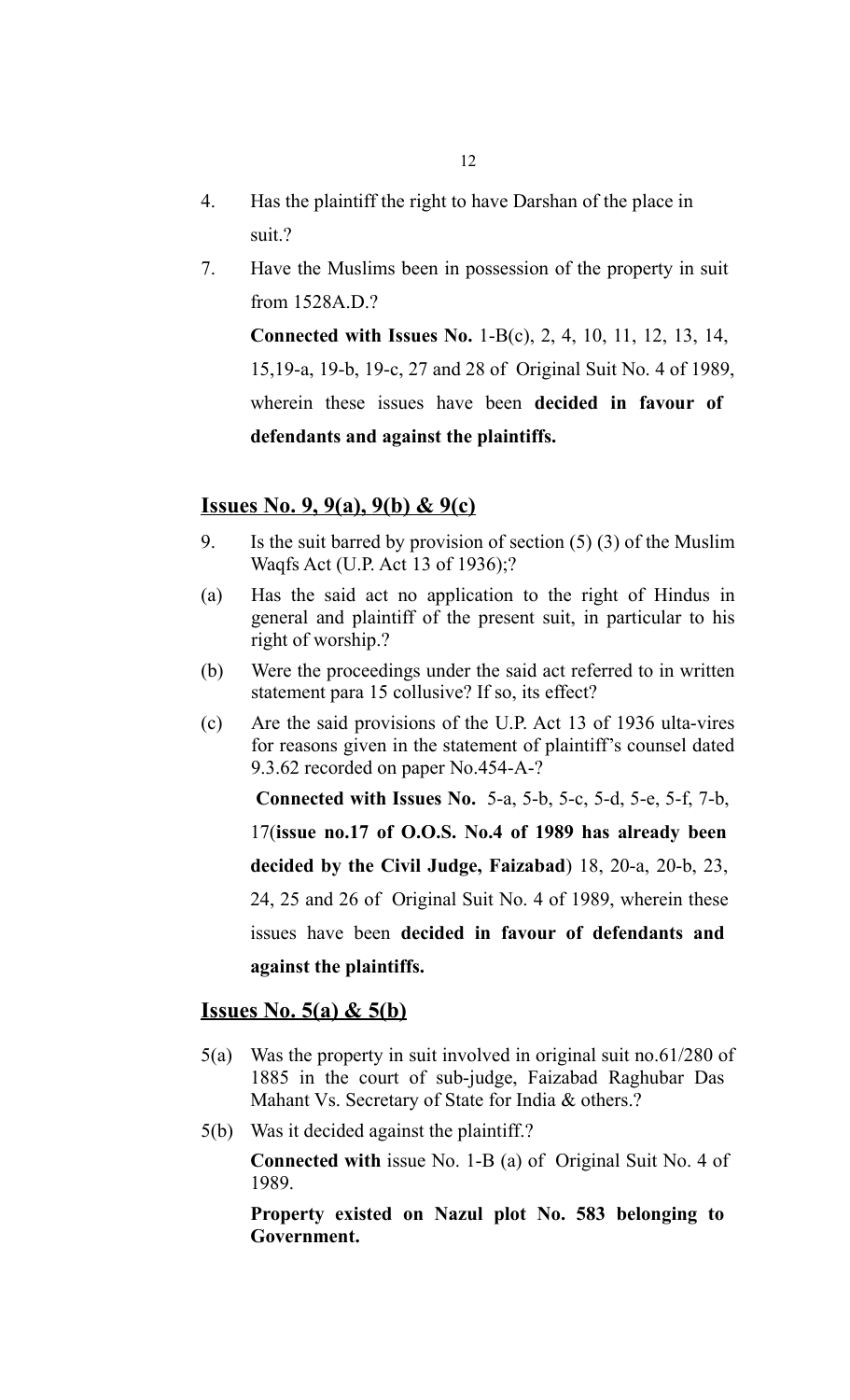## **Issues No. 5(c) & 5(d)**

- 5(c) Was that suit within the knowledge of Hindus in general and were all Hindus interest in the same.?
- 5(d) Does the decision in same bar the present suit by principles of Resjudicata and in any other way?

**Connected with** issue No. 7-a, 7-c, 7-d and issue no. 8 in Original Suit No. 4 of 1989, wherein these issues have been **decided in favour of defendants and against the plaintiffs.**

## **Issue No. 13**

13. Is the suit No.2 of 50 Shri Gopal Singh Visharad Vs. Zahoor Ahmad bad for want of notice under section 80 C.P.C. ?

**Decided in favour of defendants and against the plaintiffs.**

## **Issue No. 8**

8. Is the suit barred by proviso to section 42 Specific Relief Act.?

## **Decided against the plaintiffs and in favour of defendants.**

## **Issues No. 11(a) & 11(b)**

- 11(a) Are the provisions of section 91 C.P.C. applicable to present suit ? If so is the suit bad for want of consent in writing by the advocate general ?
- 11(b) Are the rights set up by the plaintiff in this suit independent of

the provisions of section 91 C.P.C. ? if not its effect. ?

## **Decided in favour of plaintiffs and against the defendants.**

## **Issue No. 12**

12. Is the suit bad for want of steps and notices under order 1 Rule 8 C.P.C. ? If so its effect. ?

**Decided in favour of plaintiffs and against the defendants.**

## **Issue No. 14**

14. Is the suit no.25 of 50 Param Hans Ram Chandra Vs. Zahoor Ahmad bad for want of valid notice under section 80 C.P.C. ?

#### **Withdrawn, no finding is required.**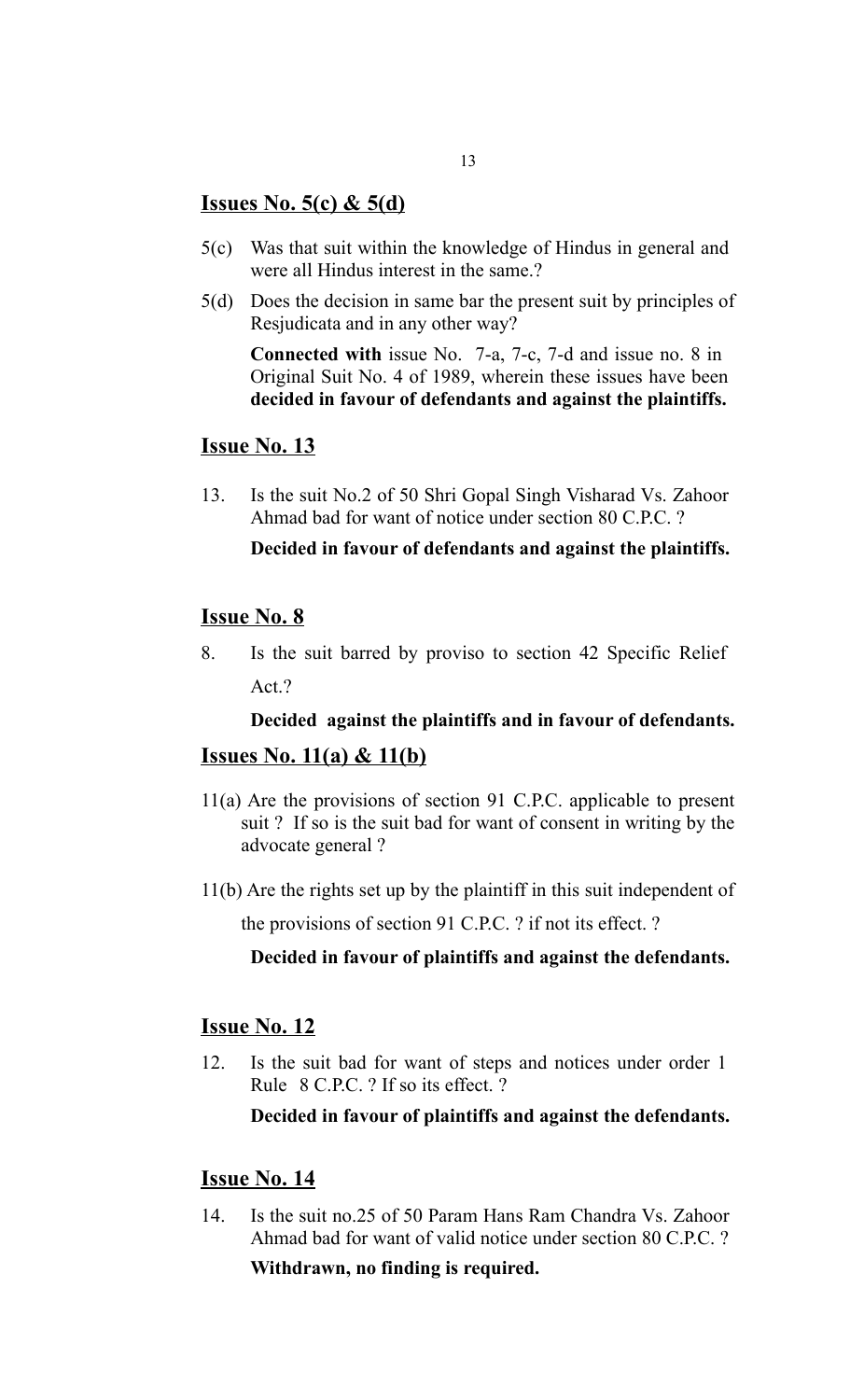## **Issue No. 15**

15. Is the suit bad for non-joinder of defendants.? **NO**

# **Issue No. 10**

10. Is the present suit barred by time ?

## **NO**

## **Issue No. 16 & 17**

- 16. Are the defendants or any of them entitled to special costs under section 35-A C.P.C.?
- 17. To what reliefs, if any, is the plaintiff entitled. ?

**Plaintiff is not entitled for the relief claimed and the suit is dismissed with easy costs.**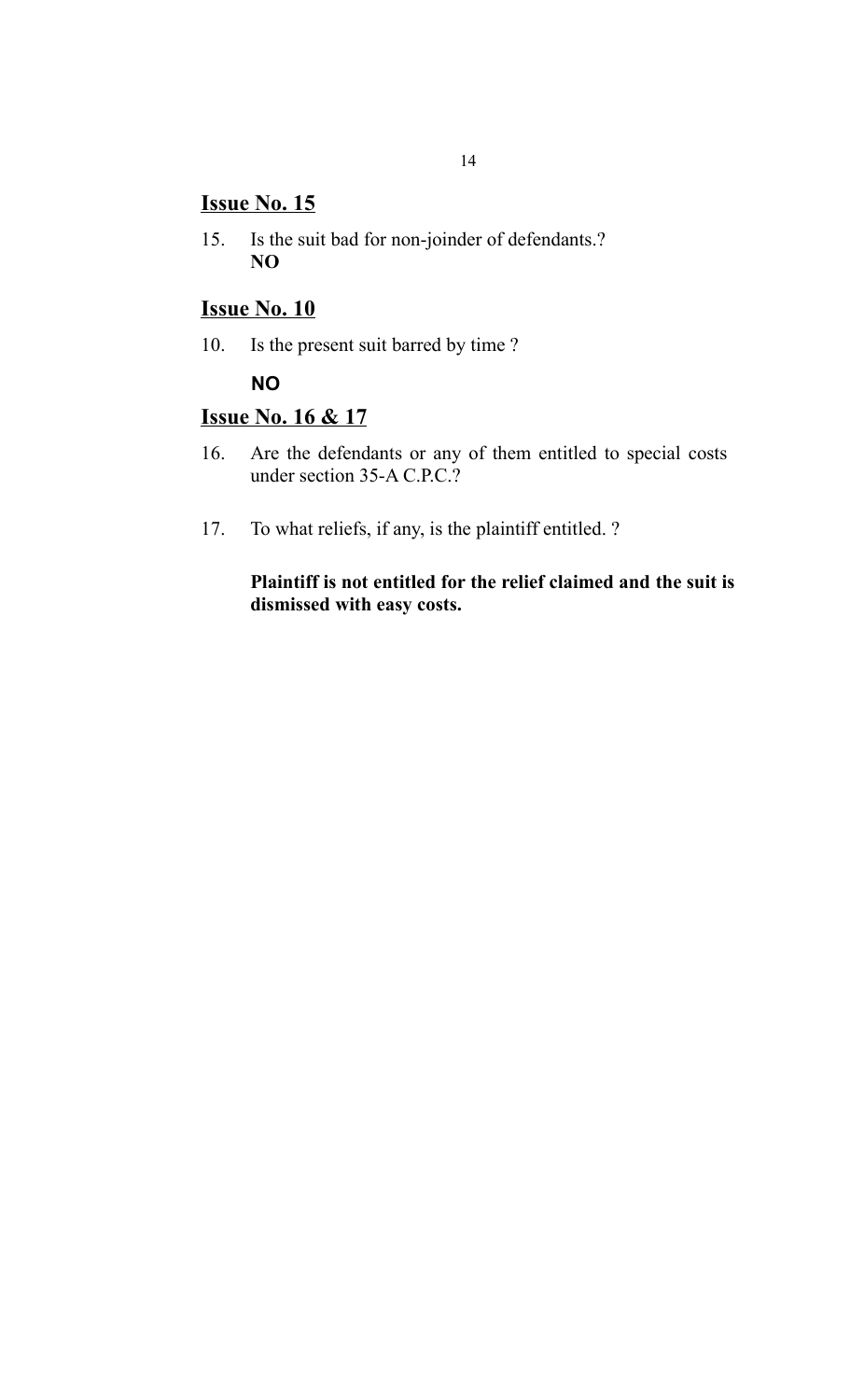## **OOS No. 3 of 1989**

## **Nirmohi Akhara & Anr. Vs. Shri Jamuna Prasad Singh & Ors.**

The suit was filed by Nirmohi Akhara, alleging that right from times immemorial, they are worshipping the deities. Accordingly the management of the temple may be handed over to the plaintiff by defendant- State Government.

The defendants have contested the claim and this Court found the suit barred by time and also on merits that the plaintiff failed to prove the case.

Finding of the court issue wise is as follows;

## **O.O.S. No. 3 of 1989**

## **Issues No. 1, 5 and 6**

- **1.** Is there a temple of Janam Bhumi with idols installed therein as alleged in para 3 of the plaint ?
- **5.** Is the property in suit a mosque made by Emperor Babar Known as Babari masjid ?
- **6.** Was the alleged mosque dedicated by Emperor Babar for worship by Muslims in general and made a public waqf property?

**Connected with Issues No.** 1, 1(a), 1(b), 1B(b), 12, 19(d), 19(e) and 19(f) of O.O.S. No. 4 of 1989, wherein these issues have been **decided in favour of defendants and against the plaintiffs.** 

## **Issues No. 2, 3, 4 & 8**

- **2.** Does the property in suit belong to the plaintiff No.1?
- **3.** Have plaintiffs acquired title by adverse possession for over 12 years ?
- **4.** Are plaintiffs entitled to get management and charge of the said temple ?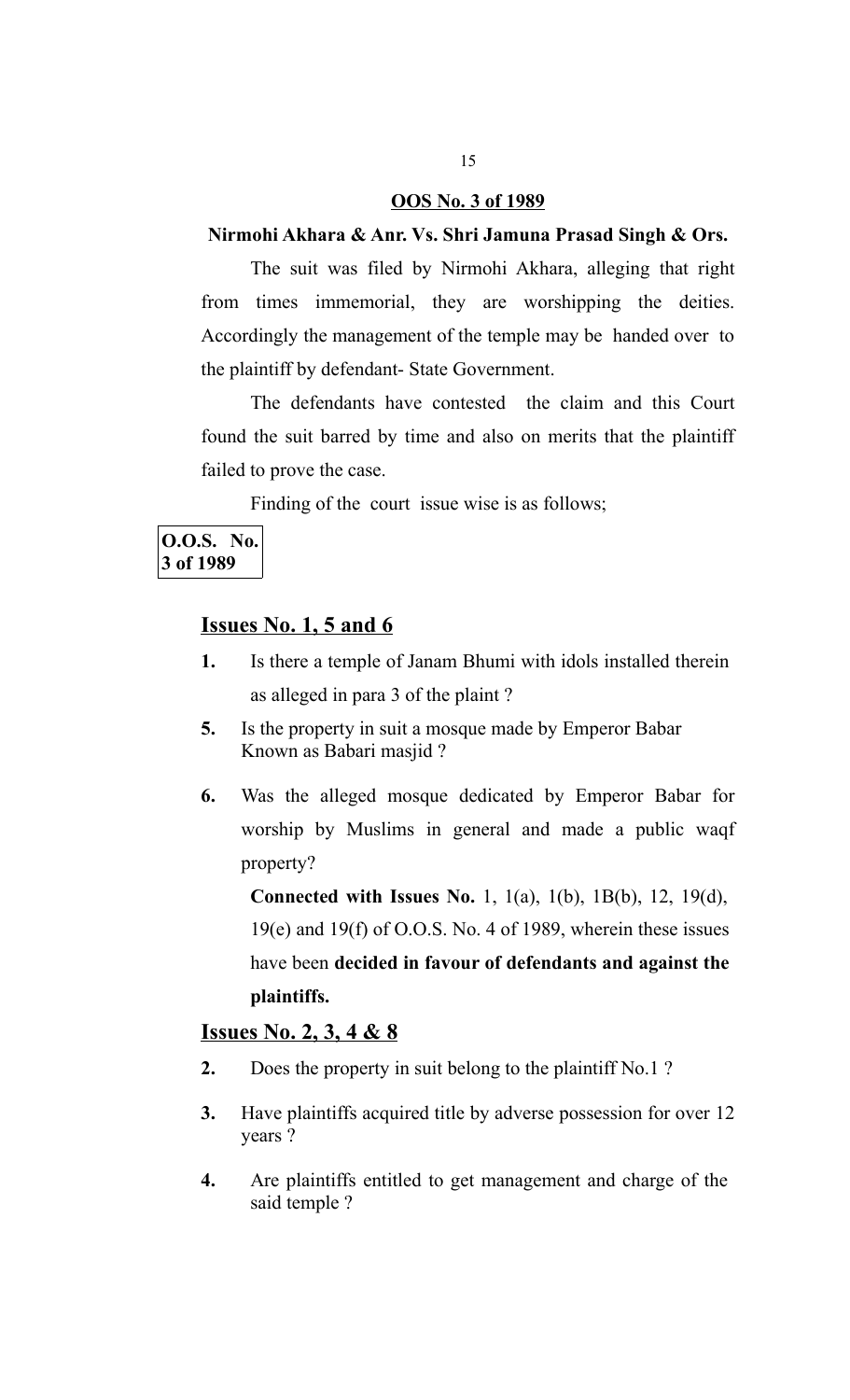**8.** Have the rights of the plaintiffs extinguished for want of possession for over 12 years prior to the suit ?

Connected with Issues No. 1B(c), 2, 4, 10, 11, 12, 13, 14, 15, 19(a), 19(b), 19(c), 27 & 28 of O.O.S. No. 4 of 1989.

#### **Decided against the Plaintiffs.**

## **Issues No. 7(a), 7(b) & 16**

- **7(a)** Has there been a notification under Muslim Waqf Act (Act no.13 of 1936) declaring this property in suit as a Sunni Waqf ?
- **7(b)** Is the said notification final and binding ? Its effect.
- **16.** Is the suit bad for want of notice u/s 83 of U.P. Act 13 of 1936 ?

Connected with issues no.  $5(a)$ ,  $5(b)$ ,  $5(c)$ ,  $5(d)$ ,  $5(e)$ ,  $5(f)$ , 7(b), 17, 18, 20(a), 20(b), 23, 24, 25 and 26 in O.O.S No. 4 of 1989, wherein these issues have been **decided against the plaintiffs.** 

## **Issue No. 9**

**9.** Is the suit within time ? Connected with issues no. 3 decided in O.O.S. No. 4 of 1989. **Decided in favour of defendants and against the plaintiffs.** 

#### **Issues No. 10(a) & 10(b)**

- **10(a)** Is the suit bad for want of notice u/s 80 C. P.C.
- **10(b)** Is the above plea available to contesting defendants ?

## **Decided in favour of the plaintiffs and against the defendants.**

## **Issue No. 11**

**11.** Is the suit bad for non-joinder of necessary defendants ? Connected with Issue No. 21 of O.O.S. No. 4 of 1989. **Decided in favour of defendants and against the plaintiffs.**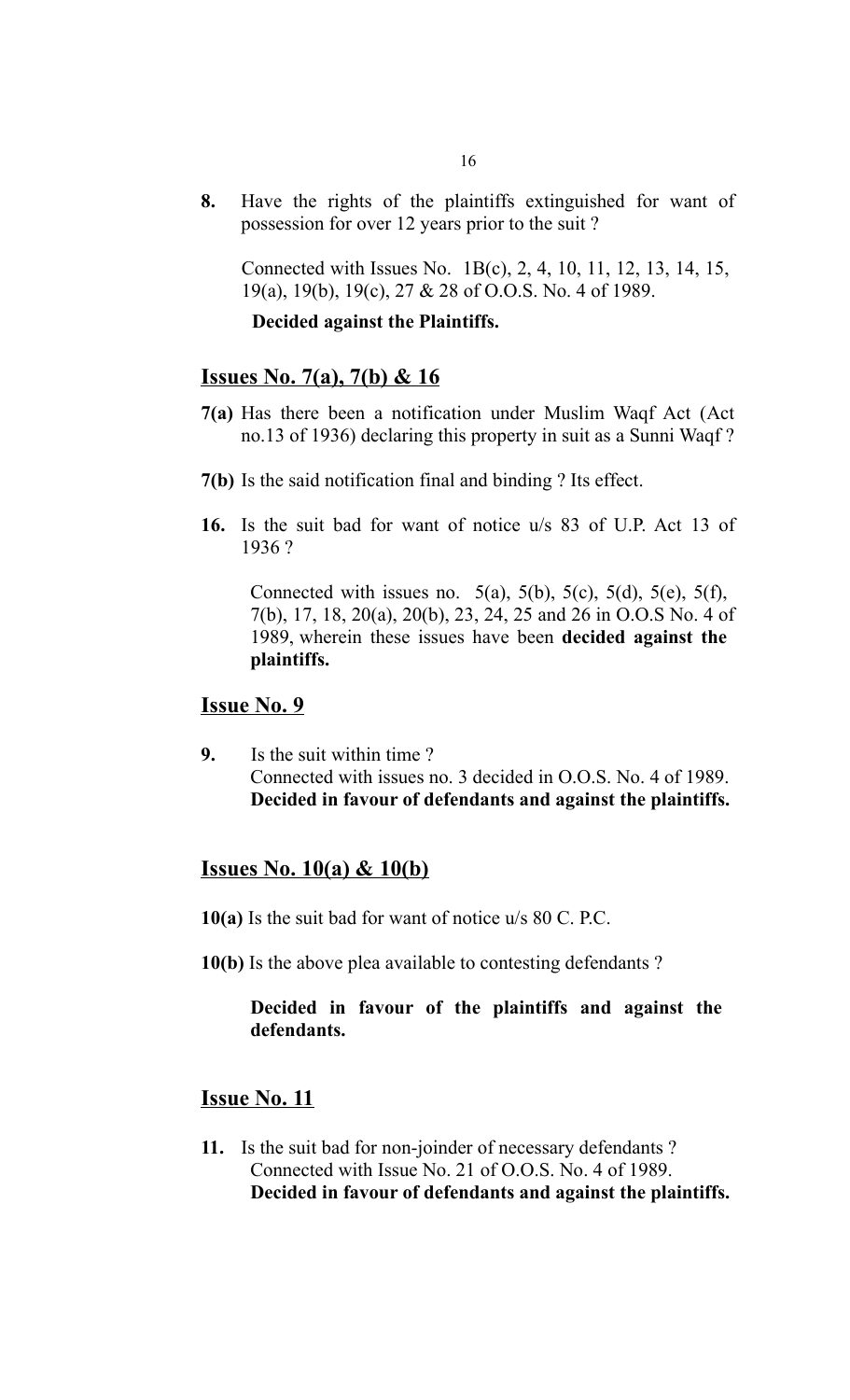## **Issue No. 14**

**14.** Is the suit not maintainable as framed ?

## **Decided in favour of the plaintiffs and against the defendants.**

## **Issue No. 17**

**17.** (Added by this Hon'ble Court order dated 23.2.96) "Whether Nirmohi Akhara, Plaintiff, is Panchayati Math of Rama Nandi sect of Bairagies and as such is a religious denomination following its religious faith and per suit according to its own custom." **Decided in favour of the plaintiffs and against the** 

# **defendants.**

# **Issue No. 15**

**15.** Is the suit properly valued and Court-Fee paid sufficient ? **(Already decided)**

## **Issues No. 12 & 13**

- **12.** Are defendants entitled to special costs u/s 35 C.P.C. ? **No.**
- **13.** To what relief, if any, is the plaintiff entitled ? **Suit is Dismissed.**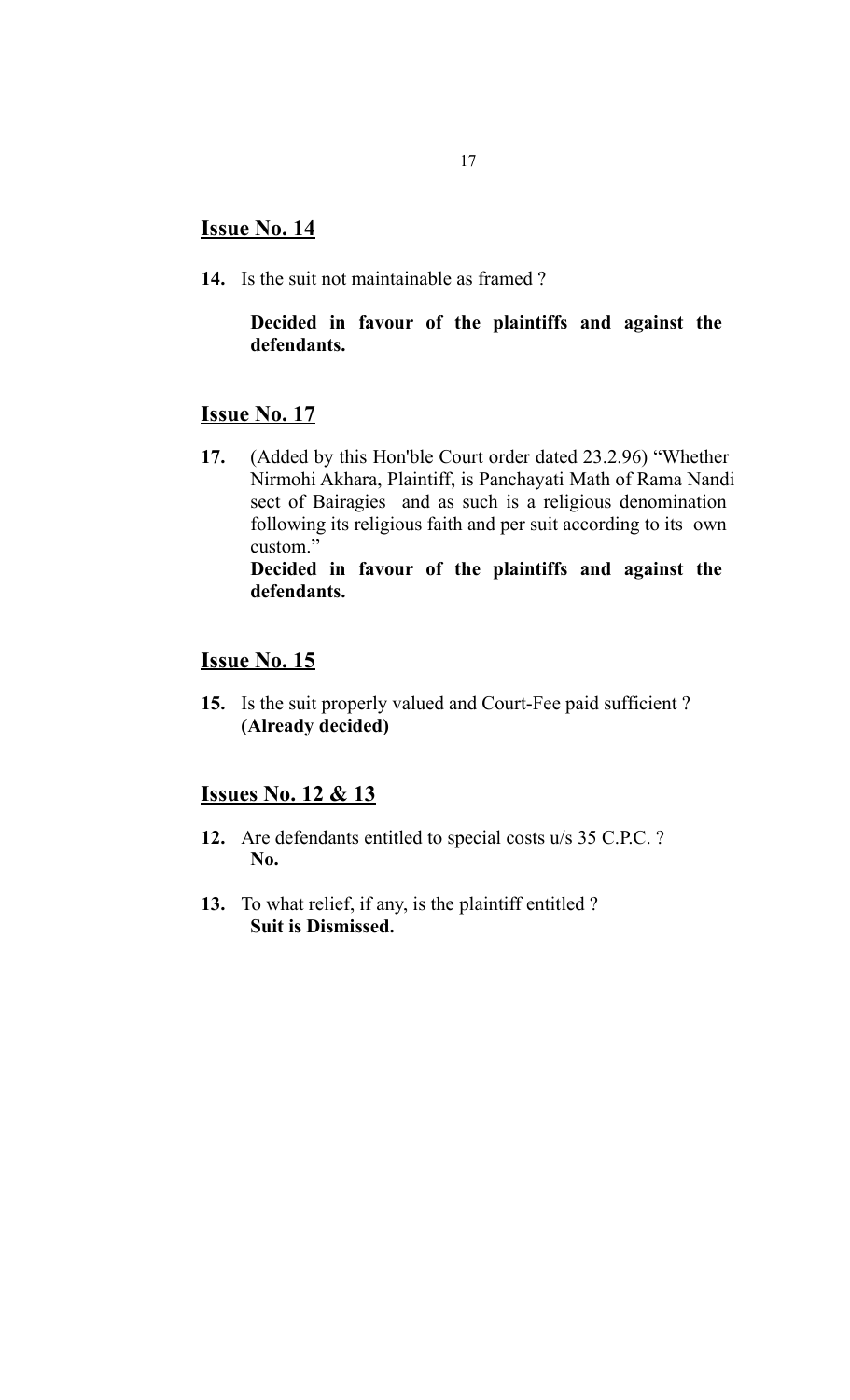#### **O.O.S. No. 5 of 1989 (R.S.NO. 236/1989**

#### **Bhagwan Sri Rama Virajman & Ors. Vs. Sri Rajendra Singh & Ors.**

The instant suit was filed on behalf of the deities and Sri Ram Janm Bhumi through the next friend, praying that the defendants be restrained not to interfere in the construction of the temple of plaintiff nos. 1 and 2 on the ground that the deities are perpetual minors and against them Limitation Laws do not run.

This Court is of the view that place of birth that is Ram Janm Bhumi is a juristic person. The deity also attained the divinity like Agni, Vayu, Kedarnath. Asthan is personified as the spirit of divine worshipped as the birth place of Ram Lala or Lord Ram as a child . Spirit of divine ever remains present every where at all times for any one to invoke at any shape or form in accordance with his own aspirations and it can be shapeless and formless also. Case has been decided on the basis of decision of Hon'ble the Apex Court specially the law as laid down in **1999(5) SCC page 50, Ram Janki Deity Vs. State of Bihar, Gokul Nath Ji Mahraj Vs. Nathji Bhogilal AIR 1953 Allahabad 552, AIR 1967 Supreme Court 1044 Bishwanath and another Vs. Shri Thakur Radhabhallabhji and others** & other decisions of Privy Council

and of different High Courts.

Finding of the court issue wise is as follows: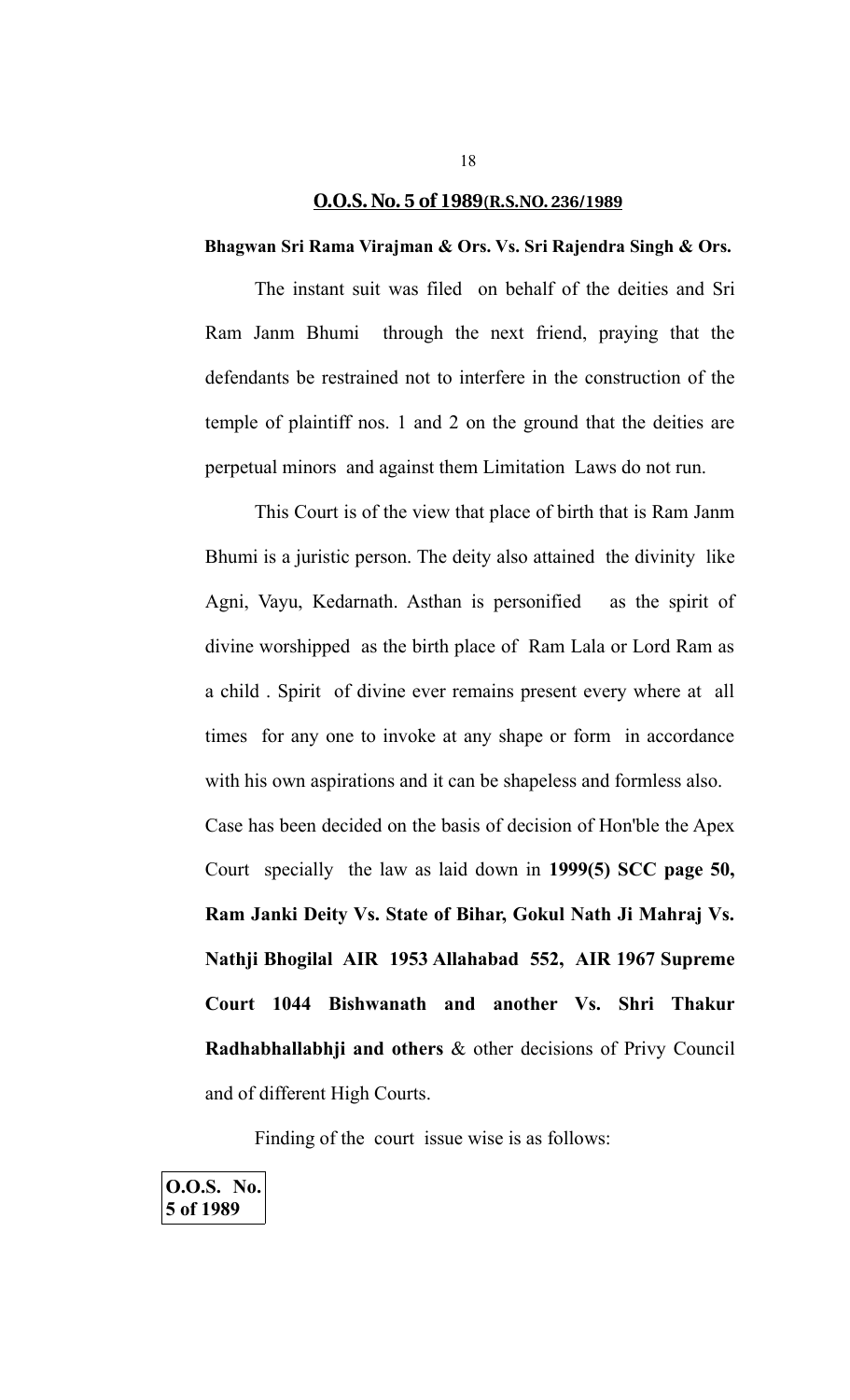# **ISSUES NO. 1, 2 & 6**

- 1. Whether the plaintiffs 1 and 2 are juridical persons?
- 2. Whether the suit in the name of deities described in the plaint as plaintiffs 1 and 2 is not maintainable through plaintiff no. 3 as next friend?
- 6. Is the plaintiff No. 3 not entitled to represent the plaintiffs 1 and 2 as their next friend and is the suit not competent on this account ?

**Decided in favour of the plaintiffs and against the defendants.**

## **ISSUES NO. 9, 10, 14 & 22**

- 9. Was the disputed structure a mosque known as Babri Masjid ?
- 10. Whether the disputed structure could be treated to be a mosque on the allegations, contained in paragraph-24 of the plaint ?
- 14. Whether the disputed structure claimed to be Babri Masjid was erected after demolishing Janma-Sthan temple at its site?
- 22. Whether the premises in question or any part thereof is by tradition, belief and faith the birth place of Lord Rama as alleged in paragraphs 19 and 20 of the plaint ? If so, its effect ?

**Connected with issues No.1, 1(a), 1(b), 1B(b), 11, 19(d), 19(e) & 19(f) in O.O.S. No. 4 of 1989.**

**Decided against Sunni Waqf Board and in favour of the plaintiffs.** 

## **ISSUES NO.15, 16 & 24**

15. Whether the disputed structure claimed to be Babri Masjid was always used by the Muslims only, regularly for offering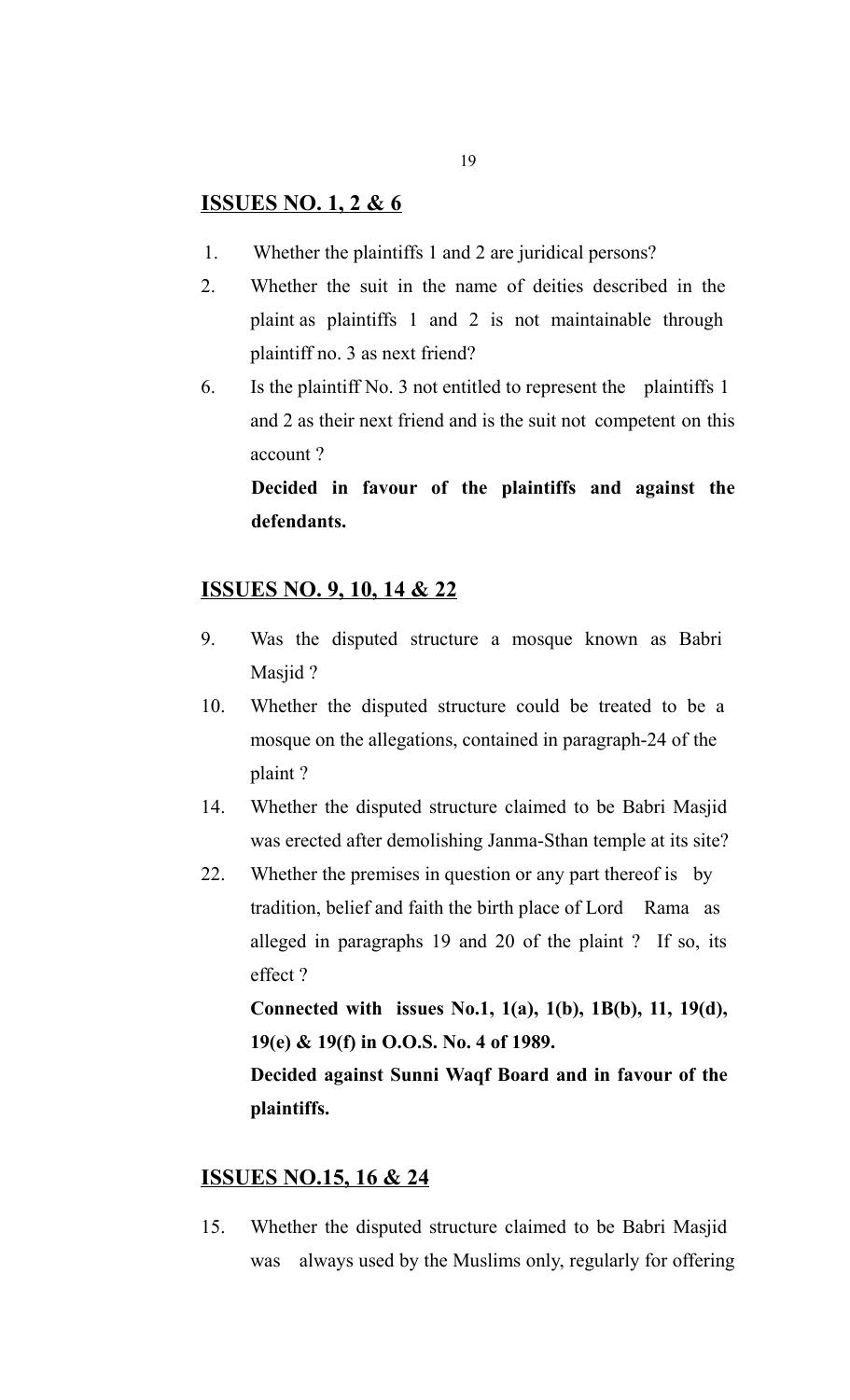Namaz ever since its alleged construction in 1528 A.D. To 22<sup>nd</sup> December 1949 as alleged by the defendants 4 and 5 ?

- 16. Whether the title of plaintiffs 1 & 2, if any, was extinguished as alleged in paragraph 25 of the written statement of defendant no. 4 ? If yes, have plaintiffs 1  $\&$ 2 reacquired title by adverse possession as alleged in paragraph 29 of the plaint ?
- 24. Whether worship has been done of the alleged plaintiff deity on the premises in suit since time immemorial as alleged in paragraph 25 of the plaint? **Connected with issues no. 1-B(c), 2, 4, 12, 13, 14, 15, 19(a), 19(b), 19(c), 27 & 28 of O.O.S. No.4 of 1989. Above issues are decided against Sunni Central Waqf**

**Board and Others.**

## **Issue No.17**

**17.** Whether on any part of the land surrounding the structure in dispute there are graves and is any part of that land a Muslim Waqf for a graveyard ?

**Deleted vide this Hon'ble Court order dated 23.2.96.** 

## **Issue No.23**

**23.** Whether the judgment in suit No. 61/280 of 1885 filed by Mahant Raghuber Das in the Court of Special Judge, Faizabad is binding upon the plaintiffs by application of the principles of estoppel and res judicata, as alleged by the defendants 4 and 5 ?

**Decided against the defendants and in favour of the plaintiffs.**

#### **Issue No.5**

**(5)** Is the property in question properly identified and described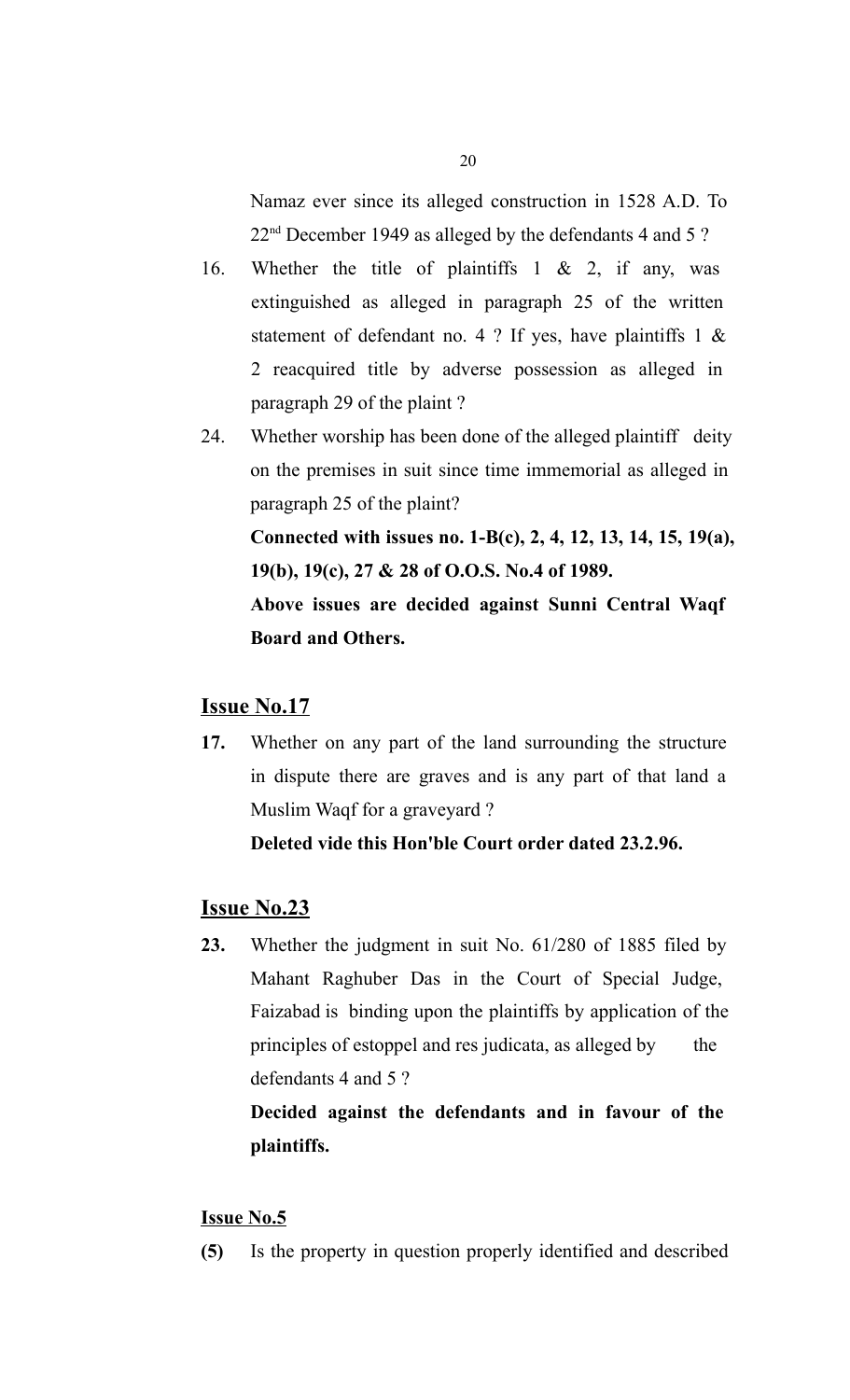in the plaint ?

**Decided in favour of the plaintiffs and in favour of the defendants.**

## **Issues No. 7 & 8**

- **(7)** Whether the defendant no. 3, alone is entitled to represent plaintiffs 1 and 2, and is the suit not competent on that account as alleged in paragraph 49 of the additional written statement of defendant no. 3 ?
- **(8)** Is the defendant Nirmohi Akhara the "Shebait" of Bhagwan Sri Rama installed in the disputed structure ? **Decided against the defendant no.3 and in favour of plaintiffs no. 1, 2 and 3.**

## **Issues No.19**

**19.** Whether the suit is bad for non-joinder of necessary parties, as pleaded in paragraph 43 of the additional written statement of defendant no. 3 ? **Suit is maintainable.** 

#### **Issue No.20**

**20.** Whether the alleged Trust, creating the Nyas defendant no. 21, is void on the facts and grounds, stated in paragraph 47 of the written statement of defendant no. 3 ?

**Decided in favour of the plaintiffs and against the defendant no.3.**

## **Issue No.21**

**21.** Whether the idols in question cannot be treated as deities as alleged in paragraphs 1, 11, 12, 21, 22, 27 and 41 of the written statement of defendant no. 4 and in paragraph 1 of the written statement of defendant no. 5 ?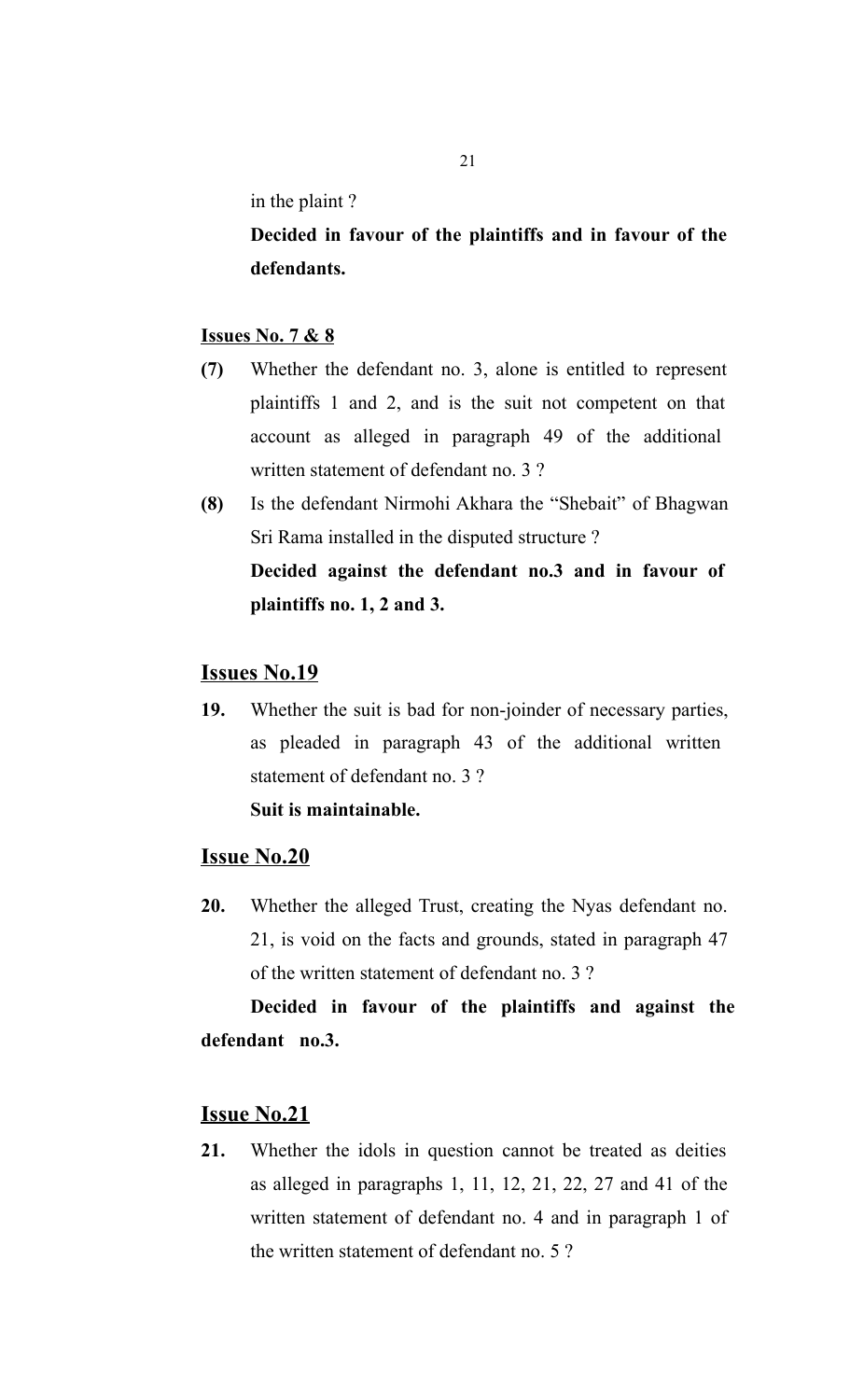**Decided in favour of the plaintiffs and against the defendants no. 4 and 5.**

## **Issues No. 26 & 27**

- **26.** Whether the suit is bad for want of notice under Section 80 C.P.C. as alleged by the defendants 4 and 5?
- **27.** Whether the plea of suit being bad for want of notice under Section 80 C.P.C. can be raised by defendants 4 and 5 ? **Decided against defendant nos. 4 & 5.**

# **Issue No.25**

25. Whether the judgment and decree dated 30<sup>th</sup> March 1946 passed in suit no. 29 of 1945 is not binding upon the plaintiffs as alleged by the plaintiffs ? **Decided in favour of the plaintiffs and against the** 

**defendants.**

#### **Issue No.29**

**29.** Whether the plaintiffs are precluded from bringing the present suit on account of dismissal of suit no. 57 of 1978 (Bhagwan Sri Ram Lala Vs. state) of the Court of Munsif Sadar, Faizabad?

**Decided in favour of the plaintiffs and against the defendants.**

## **Issue No.28**

**28.** Whether the suit is bad for want of notice under Section 65 of the U.P. Muslim Waqfs Act, 1960 as alleged by defendants 4 and 5 ? If so, its effect?

**Decided in favour of the plaintiffs and against defendants no. 4 and 5.**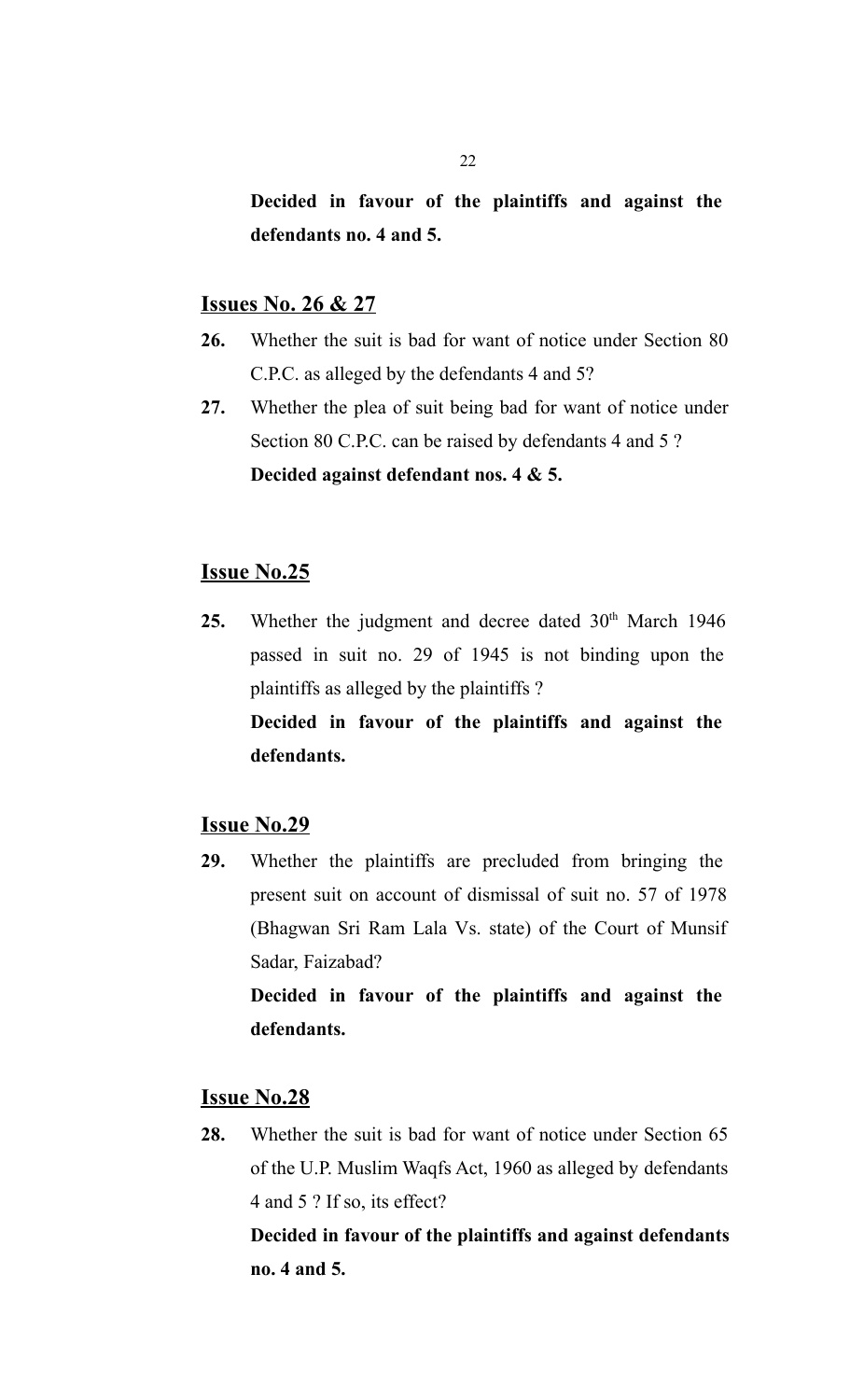## **Issue No.18**

**18.** Whether the suit is barred by Section 34 of the the Specific Relief Act as alleged in paragraph 42 of the additional written statement of defendant no. 3 and also as alleged in paragraph 47 of the written statement of defendant no. 4 and paragraph 62 of the written statement of defendant no. 5 ? **Decided in favour of the plaintiffs and against the defendants.**

## **Issues No. 3(a), 3(b), 3(c), 3(d) & 4**

- **3(a)** Whether the idol in question was installed under the central dome of the disputed building (since demolished) in the early hours of December 23, 1949 as alleged by the plaintiff in paragraph 27 of the plaint as clarified on 30.4.92 in their statement under order 10 Rule 2 C.P.C. ?
- **3(b)** Whether the same idol was reinstalled at the same place on a chabutra under the canopy?
- **3(c)** "Whether the idols were placed at the disputed site on or after 6.12.92 in violation of the courts order dated 14.8.1989, 7.11.1989 and 15.11. 91 ?
- **3(d)** If the aforesaid issue is answered in the affirmative, whether the idols so placed still acquire the status of a deity?"
- **(4)** Whether the idols in question had been in existence under the "Shikhar" prior to 6.12.92 from time immemorial as alleged in paragraph-44 of the additional written statement of defendant no. 3 ?

# **Decided in favour of the plaintiffs and against the defendants.**

## **Issue No.11**

**(11)** Whether on the averments made in paragraph-25 of the plaint, no valid waqf was created in respect of the structure in